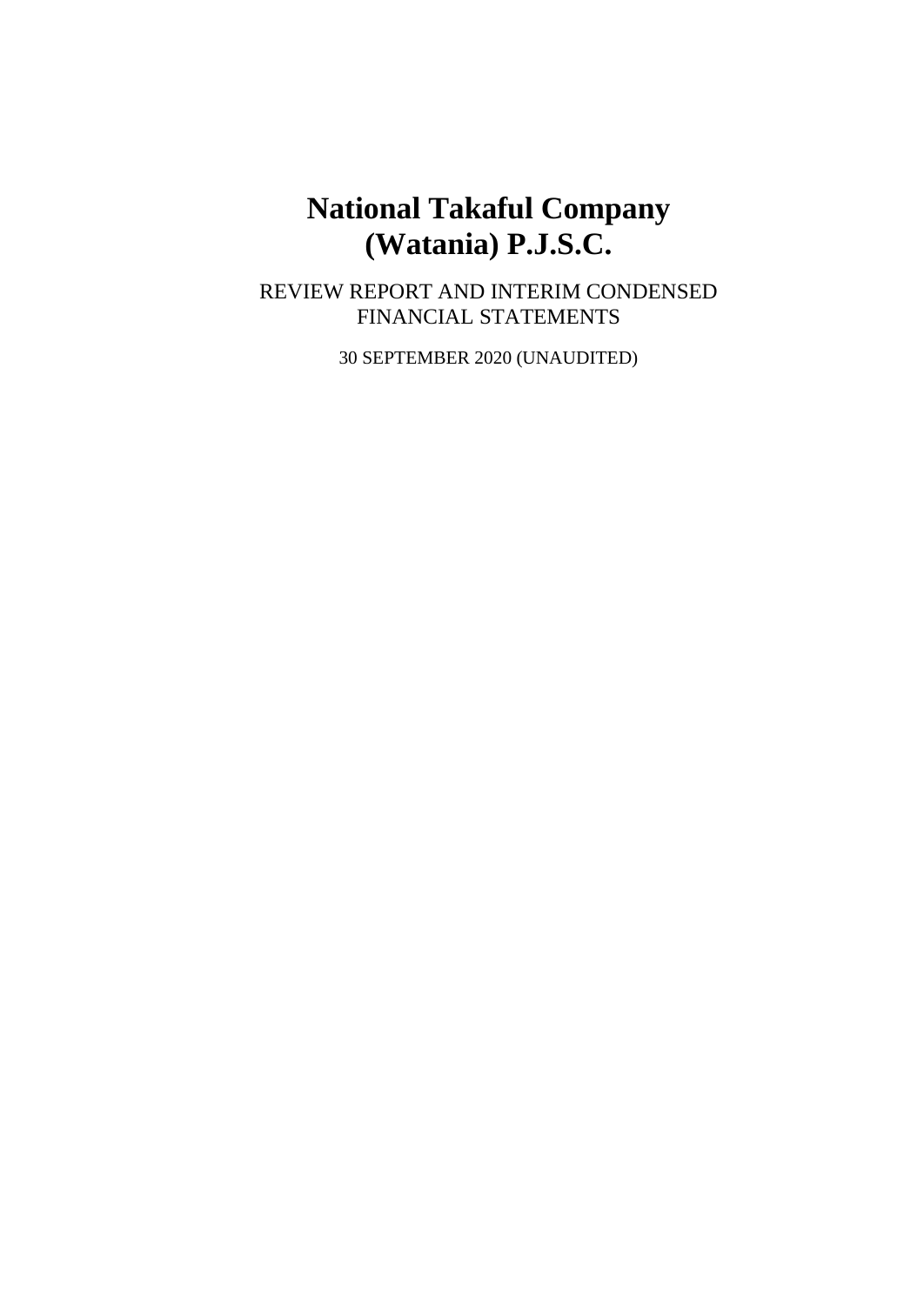# **National Takaful Company (Watania) P.J.S.C.**

DIRECTORS' REPORT

30 SEPTEMBER 2020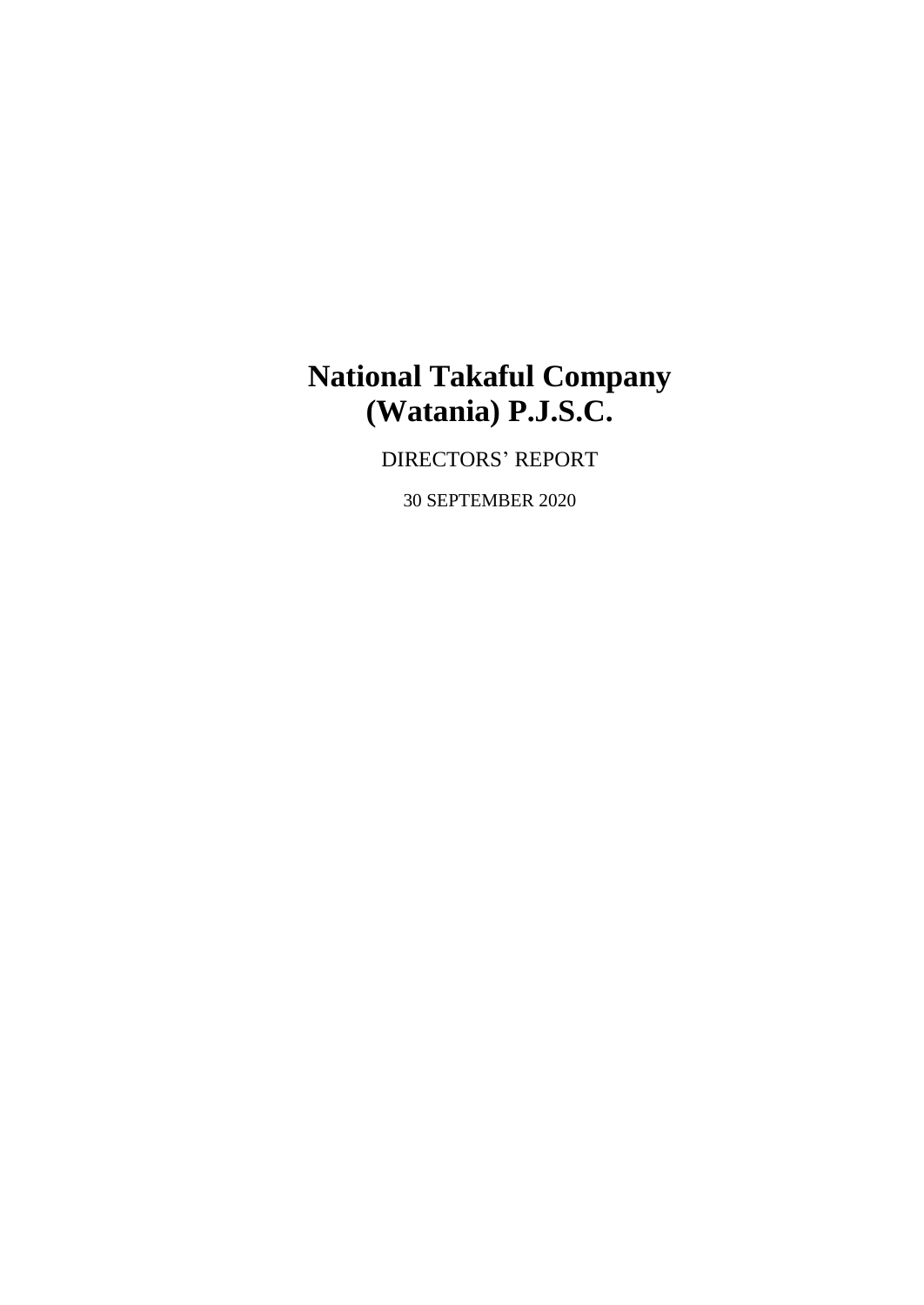National Takaful Company (Watania) P.J.S.C. Independent auditors' report 30 September 2020

P.O. Box 6457, Abu Dhabi, United Arab Emirates Tel +971 2 613 8888<br>Fax +971 2 613 8800 E-mail info@watania ae

**ص.ب**. ۱٤٥٧، أبوطبي، الإمارات العربية المتحدة<br>ه**اتف ١**٤٨٨ / ١٧١٢ فاكس ١١٢ ١١٨ ١١٢ info@watania ae بريد إلكتروني

www.watania.ae 800-WATANIA(9282642)



## DIRECTOR'S STATEMENT FOR THE PERIOD ENDED SEPTEMBER 30, 2020

The Board of Directors is pleased to share its report for the period ended September 30, 2020 together with the Financial Statements as at that date.

It is encouraging to note that our Company has maintained its profitability during these challenging times where the COVID19 pandemic has negatively impacted all businesses. This has been possible due to the agility of the Board and the Executive Management to adopt appropriate strategy in addressing these challenges. The company has achieved net profit of AED 17.8mn, 72% increase over corresponding period in 2019. This is supported by strong performance for underwriting as well as investments. The overall business has seen a downturn in line with the market conditions where the Gross Written Contribution has fallen by 7% over corresponding period 2019.

#### Key highlights of the results are:

- Gross Written Contribution (GWC) of AED243mn compared to AED263mn in 2019. Fall in GDP and Aggregate Demand has led to negative growth.
- The claims ratio for 9MFY20 decreased to 55.8% as compared to 62.7% in 9MFY19 due to 3  $\bullet$ months of lockdown. There has been an increase in claims activity in Q3 due to opening up of business.
- The expense ratio in 9MFY20 was 19.1% as compared to 18.2% in 9MFY19.
- Overall combined ratio stood at 92.1% in 9MFY20 as compared to 96.6% in 9MFY19.
- Investment income for the period was AED 5.3mn as compared to AED 5.4mn in 9MFY19.
- The Company achieved net profit of AED 17.8mn in 9MFY20 as compared to AED 10.0mn in **9MFY19.**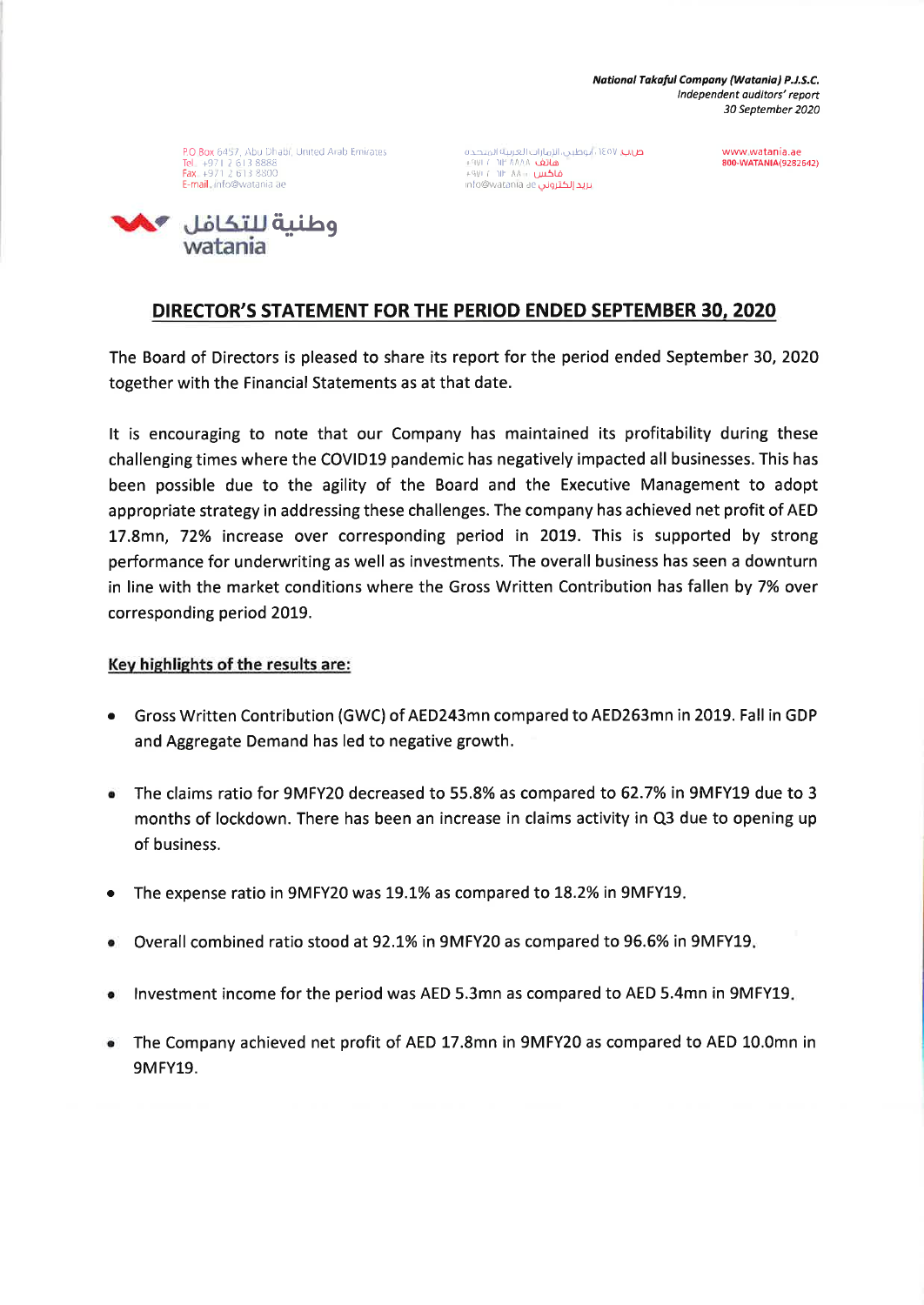National Takaful Company (Watania) P.J.S.C. Independent auditors' report 30 September 2020

P.O Box 6457, Abu Dhabi, United Arab Emirates Tel. +971 2 613 8888<br>Fax. +971 2 613 8800 Tumail, info@watania ae



**ص.ب.** ١٤٥٧، أبوظين، الإمارات العربية المتحدة هاتف ۸۸۸۸ ۱۳ ) ۱۹۷۱<br>فاکس ۸۸۰ ۱۴ ) ۹۷۱ + ۹۷۱ info@watania ae <mark>بريد إلكتروني</mark>

www.watania.ae 800-WATANIA(9282642)

We expect macro-economic conditions to remain unchanged for rest of the year. This will mean negative impact on growth. However, we expect the Company to perform well in terms of profitability due to its judicious approach to business and managing costs.

Investment climate was better in Q3 as compared to the 1st 2 quarters of this financial year. Fixed income portfolio will continue to see deterioration in income due to the lower profit rates. Pressure on Real Estate yields intensified further in Q3FY20 with pressure being felt on both the sides - falling rentals and lower occupancy. Equity markets around the globe and the region recovered from the shocks of Q1 and Q2 which helped us recover majority of the losses which we incurred during the first half of the year. We will continue to focus on de-risking our investment portfolio and generating stable investment returns.

We continue to be optimistic about the Company's future in terms of growth and profitability. We believe we have made the right investment in infrastructure, IT and people over the last few years which will help us tide the current downturn in the global and regional economy.

We would like to sincerely thank United Arab Emirates Government, Insurance Authority, our Clients and Business partners for their confidence in Watania. We acknowledge and thank the management team and employees for their hard work and dedication.

Dr. Ali Saeed Bin Harmel Aldhaheri Chairman **National Takaful Company (Watania)**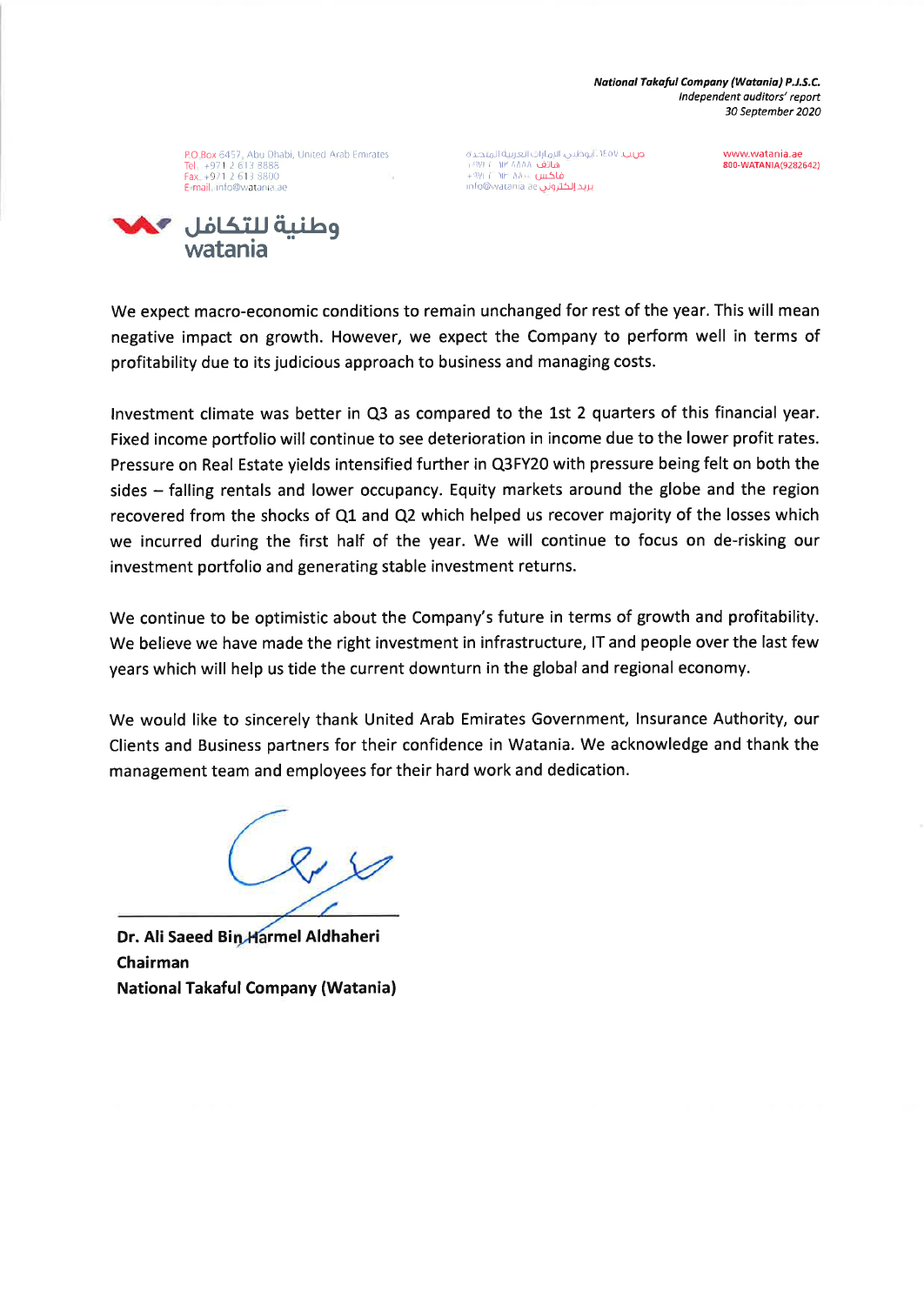# **National Takaful Company (Watania) P.J.S.C.**

# INTERIM CONDENSED FINANCIAL STATEMENTS

30 SEPTEMBER 2020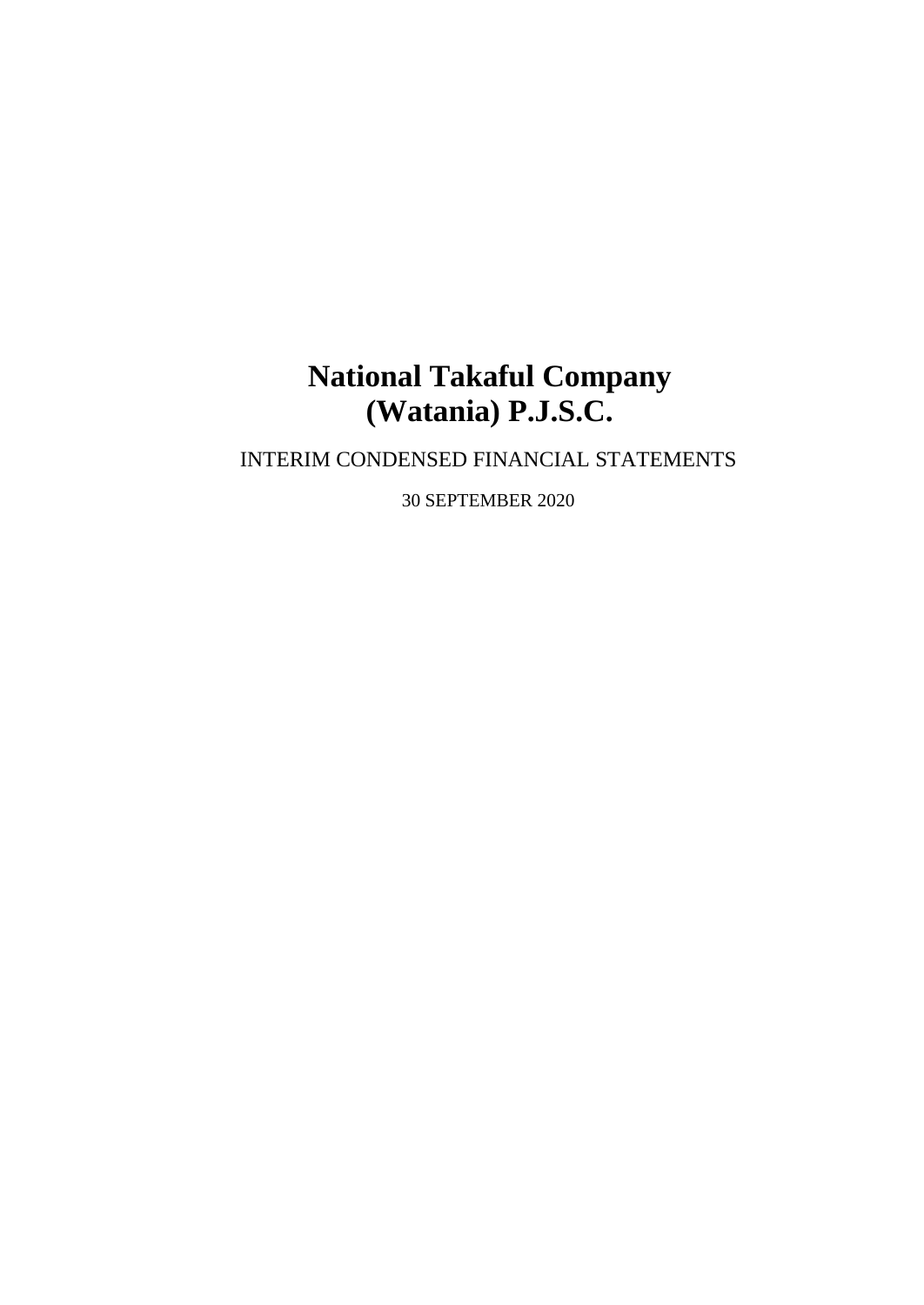

Ernst & Young P.O. Box: 136 27th Floor, Nation Tower 2 Abu Dhabi Corniche Abu Dhabi, United Arab Emirates Tel: +971 2 417 4400 Fax: +971 2 627 3383 abudhabi@ae.ey.com ev.com/mena

#### REPORT ON REVIEW OF INTERIM CONDENSED FINANCIAL STATEMENTS

#### TO THE BOARD OF DIRECTORS OF NATIONAL TAKAFUL COMPANY (WATANIA) P.J.S.C.

#### Introduction

We have reviewed the accompanying interim condensed financial statements of National Takaful Company (Watania) P.J.S.C. (the "Company") as at 30 September 2020, comprising of the interim statement of financial position as at 30 September 2020 and the related interim statements of income and comprehensive income for the three-month and nine-month periods then ended and the related interim statements of changes in equity and cash flows for the nine-month period then ended and explanatory notes. Management is responsible for the preparation and presentation of these interim condensed financial statements in accordance with International Accounting Standard IAS 34 Interim Financial Reporting ("IAS 34"). Our responsibility is to express a conclusion on these interim condensed financial statements based on our review.

#### Scope of review

We conducted our review in accordance with International Standard on Review Engagements 2410, "Review of Interim Financial Information Performed by the Independent Auditor of the Entity" A review of interim financial information consists of making inquiries, primarily of persons responsible for financial and accounting matters, and applying analytical and other review procedures. A review is substantially less in scope than an audit conducted in accordance with International Standards on Auditing and consequently does not enable us to obtain assurance that we would become aware of all significant matters that might be identified in an audit. Accordingly, we do not express an audit opinion.

#### Conclusion

Based on our review, nothing has come to our attention that causes us to believe that the accompanying interim condensed financial statements are not prepared, in all material respects, in accordance with IAS 34.

77

Signed by: Raed Ahmad Partner Ernst & Young Registration No 811

9 November 2020 Abu Dhabi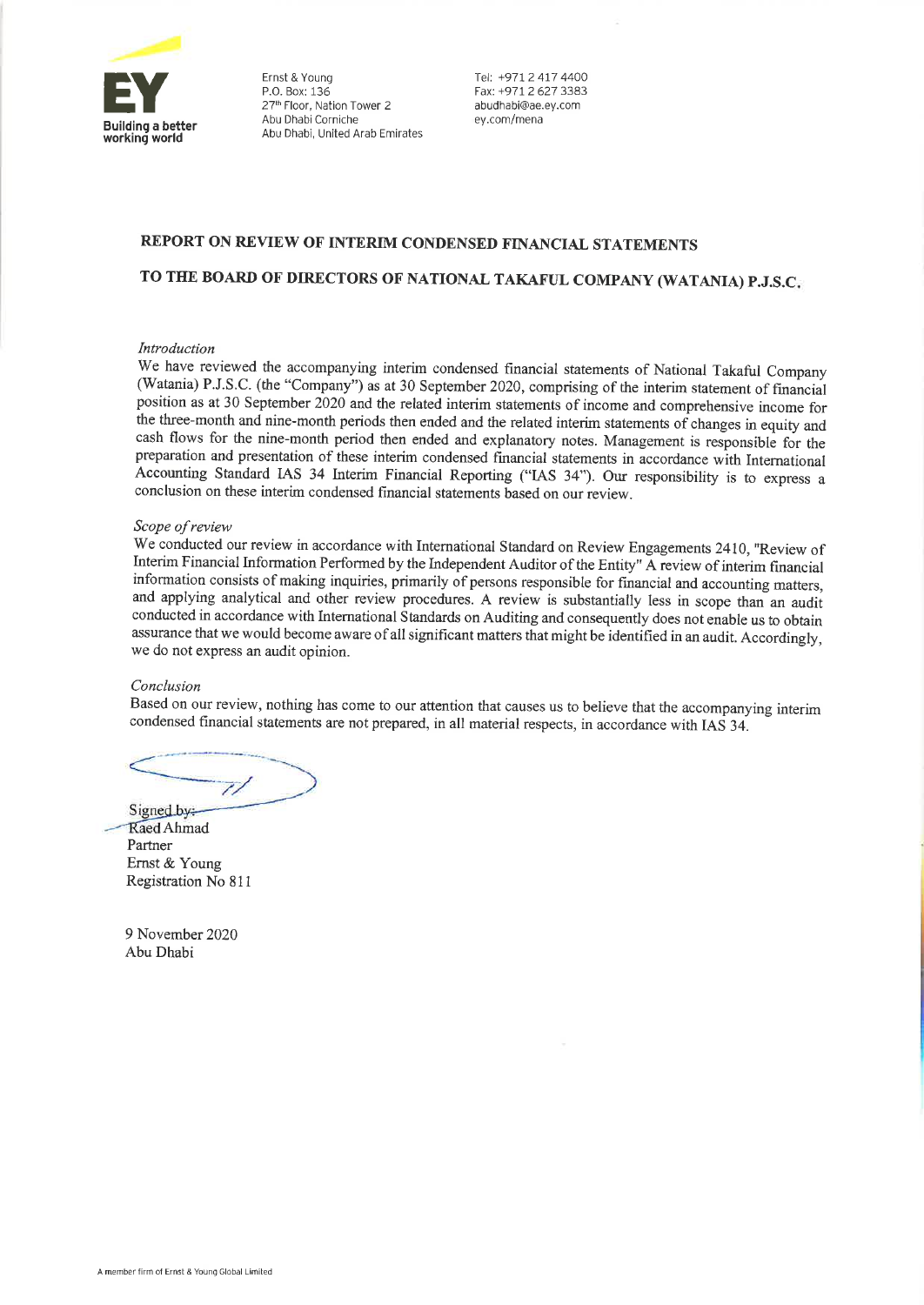# INTERIM STATEMENT OF FINANCIAL POSITION (UNAUDITED)

As at 30 September 2020

|                                                                                                                           |              | 30 September<br>2020          | 31 December<br>2019  |
|---------------------------------------------------------------------------------------------------------------------------|--------------|-------------------------------|----------------------|
|                                                                                                                           | <b>Notes</b> | (Unaudited)<br><b>AED'000</b> | (Audited)<br>AED'000 |
| <b>ASSETS</b>                                                                                                             |              |                               |                      |
| Takaful operations' assets<br>Investments carried at fair value through other comprehensive income                        | 12           |                               |                      |
| Financial assets designated as available for sale                                                                         | 11           | 52,157                        | 11,490               |
| Investments carried at fair value through profit or loss                                                                  | 10           |                               | 10,942               |
| Investment properties<br>Deferred policy acquisition cost                                                                 |              | 6,330                         |                      |
| Retakaful share of unearned contribution                                                                                  | 13           | 14,471<br>59,357              | 15,633<br>61,882     |
| Retakaful share of claims                                                                                                 | 13           | 55,624                        | 52,400               |
| Advances, deposits and other assets<br>Contributions and retakaful balances receivables                                   | 5            | 5,077                         | 5,448                |
| Restricted bank deposits                                                                                                  | 6            | 101,979<br>15,249             | 102,958<br>15,249    |
| Wakala deposits                                                                                                           | 7            | 50,000                        | 40,500               |
| Due from shareholders                                                                                                     | 16           |                               | 3,246                |
| Cash and cash equivalents                                                                                                 | 8            | 19,693                        | $-39,051$            |
| Total takaful operations' assets                                                                                          |              | 379,937                       | 358,799              |
| Shareholders' assets<br>Property and equipment                                                                            |              | 1,248                         | 1,073                |
| Intangible assets                                                                                                         |              | 1,195                         | 1,085                |
| Right-of-use assets                                                                                                       | 9            | 8,509                         | 9,303                |
| Investments carried at fair value through other comprehensive income<br>Financial assets designated as available for sale | 12<br>11     | 32,241                        |                      |
| Investments carried at fair value through profit or loss                                                                  | 10           | ۳                             | 38,406<br>14,214     |
| Investment properties                                                                                                     |              | 17,070                        | 23,400               |
| Statutory deposit<br>Advances, deposits and other assets                                                                  | 4            | 6,000                         | 6,000                |
| Restricted bank deposits                                                                                                  | 6            | 3,043<br>2,000                | 2,332<br>2,000       |
| Wakala deposits                                                                                                           | 7            |                               | 13,325               |
| Due from policyholders<br>Cash and cash equivalents                                                                       | 16<br>8      | 29,132<br>17,735              | 6,383                |
| Total shareholders' assets                                                                                                |              | <u>118,173</u>                |                      |
| <b>TOTAL ASSETS</b>                                                                                                       |              | 498,110                       | 117,521              |
|                                                                                                                           |              |                               | 476,320              |
| Liabilities<br>Takaful operations' liabilities                                                                            |              |                               |                      |
| Takaful and retakaful payables                                                                                            |              | 77,959                        | 61,395               |
| Takaful contract liabilities                                                                                              | 13           | 253,742                       | 273,702              |
| Unearned retakaful commission income<br>Due to shareholders                                                               | 16           | 7,291<br>29,132               | 6,661                |
| Other liabilities                                                                                                         |              | 11,813                        | 17,041               |
| Total takaful operations' liabilities                                                                                     |              | 379,937                       | 358,799              |
| Shareholders' liabilities                                                                                                 |              |                               |                      |
| Other liabilities<br>Employees' end of service benefits                                                                   |              | 5,396                         | 4,812                |
| Due to policyholders                                                                                                      | 16           | 7,403                         | 6,564<br>3,246       |
| Lease liabilities                                                                                                         | 9            | 8,091                         | 9,201                |
| Total shareholders' liabilities                                                                                           |              | 20,890                        | 23,823               |
| <b>Total liabilities</b>                                                                                                  |              | 400,827                       | 382,622              |
| Participants' account                                                                                                     |              |                               |                      |
| Property and liability takaful fund                                                                                       | 15           | (172,321)                     | (156, 897)           |
| Qard hasan - financed by shareholders<br>Revaluation reserve                                                              | 15           | 172,321<br>2,958              | 156,897<br>100       |
| Total surplus in participants' account                                                                                    |              | 2,958                         | 100                  |
| Shareholders' equity                                                                                                      |              |                               |                      |
| Share capital                                                                                                             | 14           | 150,000                       | 150,000              |
| Legal reserve                                                                                                             |              | 2,766                         | 2,766                |
| Revaluation reserve<br><b>Accumulated losses</b>                                                                          |              | (12, 841)<br>(45,600)         | (4, 911)<br>(54,257) |
| Total shareholders' equity                                                                                                |              | 94,325                        | 93,598               |
| TOTAL LIABILITIES, PARTICIPANTS' ACCOUNT AND SHAREHOLDERS' EQUITY                                                         |              | 498,110                       | 476,320              |
|                                                                                                                           |              |                               |                      |
|                                                                                                                           |              |                               |                      |
|                                                                                                                           |              |                               |                      |
|                                                                                                                           |              |                               |                      |
| Chairman                                                                                                                  |              | Chief Executive Officer       |                      |

Chairman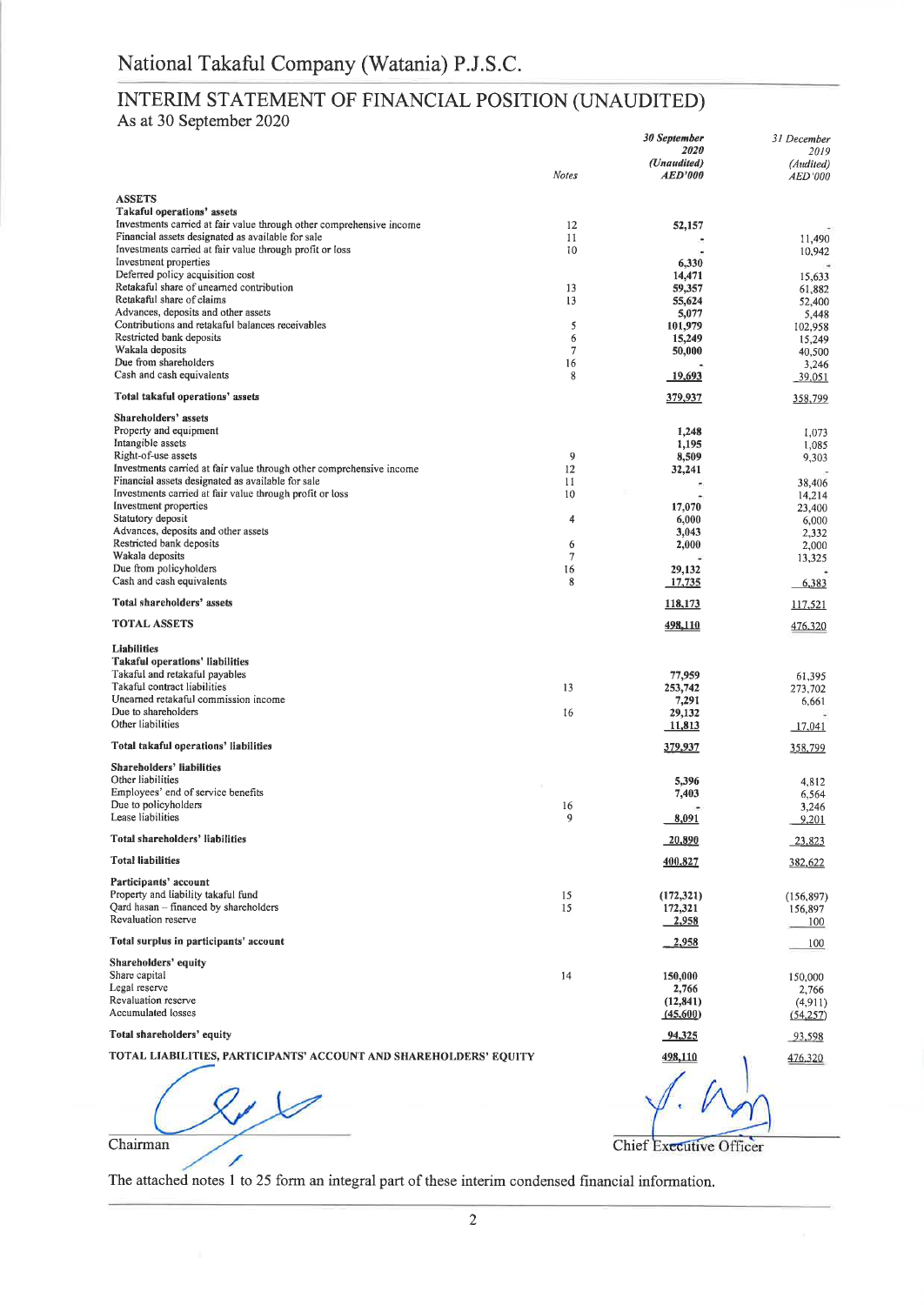### INTERIM STATEMENT OF INCOME (UNAUDITED)

For the period ended 30 September 2020

|                                                                                                                                                                                                                                                                                            |                | Three months ended<br>30 September                                   |                                                                |                                                                        | Nine months ended<br>30 September                                   |
|--------------------------------------------------------------------------------------------------------------------------------------------------------------------------------------------------------------------------------------------------------------------------------------------|----------------|----------------------------------------------------------------------|----------------------------------------------------------------|------------------------------------------------------------------------|---------------------------------------------------------------------|
|                                                                                                                                                                                                                                                                                            | <b>Notes</b>   | 2020<br>(Unaudited)<br><i><b>AED'000</b></i>                         | 2019<br>(Unaudited)<br><i>AED'000</i>                          | 2020<br>(Unaudited)<br><i><b>AED'000</b></i>                           | 2019<br>(Unaudited)<br><b>AED'000</b>                               |
| Attributable to policyholders'                                                                                                                                                                                                                                                             |                |                                                                      |                                                                |                                                                        |                                                                     |
| Gross contributions written<br>Retakaful contributions ceded                                                                                                                                                                                                                               | 18<br>18       | 49,689<br>(21,317)                                                   | 76,168<br>(28,719)                                             | 243,422<br>(97,210)                                                    | 262,786<br>(101, 965)                                               |
| <b>Net takaful contributions</b><br>Change in net unearned contributions reserve                                                                                                                                                                                                           |                | 28,372<br>22,389                                                     | 47,449<br>$\frac{13}{2}$                                       | 146,212<br>12,287                                                      | 160,821<br>(23, 152)                                                |
| Net takaful contributions earned<br>Commissions earned                                                                                                                                                                                                                                     | 18             | 50,761<br>2,783                                                      | 47,462<br>2,806                                                | 158,499<br><u>9,538</u>                                                | 137,669<br>7,030                                                    |
| <b>Gross takaful income</b>                                                                                                                                                                                                                                                                |                | 53,544                                                               | 50,268                                                         | 168,037                                                                | 144,699                                                             |
| Gross claims paid<br>Retakaful share of claims paid                                                                                                                                                                                                                                        |                | (43,212)<br><u>19,701</u>                                            | (90, 978)<br>59,356                                            | (159, 551)<br>62,715                                                   | (178, 631)<br>99,031                                                |
| Net claims paid                                                                                                                                                                                                                                                                            |                | (23, 511)                                                            | (31,622)                                                       | (96, 836)                                                              | (79,600)                                                            |
| Change in gross outstanding claims reserve<br>Change in retakaful share of outstanding claims reserve<br>Change in net incurred but not reported claims reserve<br>Change in unallocated loss adjustment expense reserve                                                                   |                | (9,587)<br>3,026<br>338<br>(171)                                     | 34,727<br>(33, 331)<br>(342)<br>40                             | 4,925<br>2,469<br>222<br>756                                           | (14, 826)<br>9,347<br>(1,035)<br>(250)                              |
| Net takaful claims incurred<br>Other underwriting expenses                                                                                                                                                                                                                                 |                | (29,905)<br>(3,592)                                                  | (30,528)<br>(2,882)                                            | (88, 464)<br>(11, 445)                                                 | (86, 364)<br>(9,142)                                                |
| <b>Total takaful expenses</b>                                                                                                                                                                                                                                                              |                | (33, 497)                                                            | (33, 410)                                                      | (99,909)                                                               | (95,506)                                                            |
| Net takaful income                                                                                                                                                                                                                                                                         |                | 20,047                                                               | 16,858                                                         | 68,128                                                                 | 49,193                                                              |
| Policyholders' investments income<br>Wakala fees<br>Mudarib's share<br>Other income                                                                                                                                                                                                        | 19             | 602<br>(17, 391)<br>(210)<br>81                                      | 696<br>(18,083)<br>(244)<br>(82)                               | 1,855<br>(85, 198)<br>(649)<br><u>440</u>                              | 2,283<br>(59, 683)<br>(799)<br><u>321</u>                           |
| Surplus (deficit) of takaful result for the period                                                                                                                                                                                                                                         |                | 3,129                                                                | (855)                                                          | (15, 424)                                                              | (8,685)                                                             |
| <b>Attributable to shareholders'</b><br>Shareholders' investments and other income, net<br>Wakala fees from policyholders<br>Mudarib's share from policyholders<br>General and administrative expenses<br>Commissions expense<br>Finance cost<br>Surplus (deficit) from takaful operations | 20<br>19<br>21 | 790<br>17,391<br><b>210</b><br>(11,617)<br>(8,589)<br>(110)<br>3,129 | 1,050<br>18,083<br>244<br>(8,045)<br>(7,348)<br>(146)<br>(855) | 3,443<br>85,198<br>649<br>(29, 897)<br>(25, 873)<br>(331)<br>(15, 424) | 3,080<br>59,683<br>799<br>(24,800)<br>(19, 789)<br>(280)<br>(8,685) |
| Net profit for the period                                                                                                                                                                                                                                                                  |                | 1,204                                                                | 2,983                                                          | 17,765                                                                 | $-10,008$                                                           |
| Basic and diluted earnings per share                                                                                                                                                                                                                                                       | 22             | 0.01                                                                 | 0.02                                                           | 0.12                                                                   | 0.07                                                                |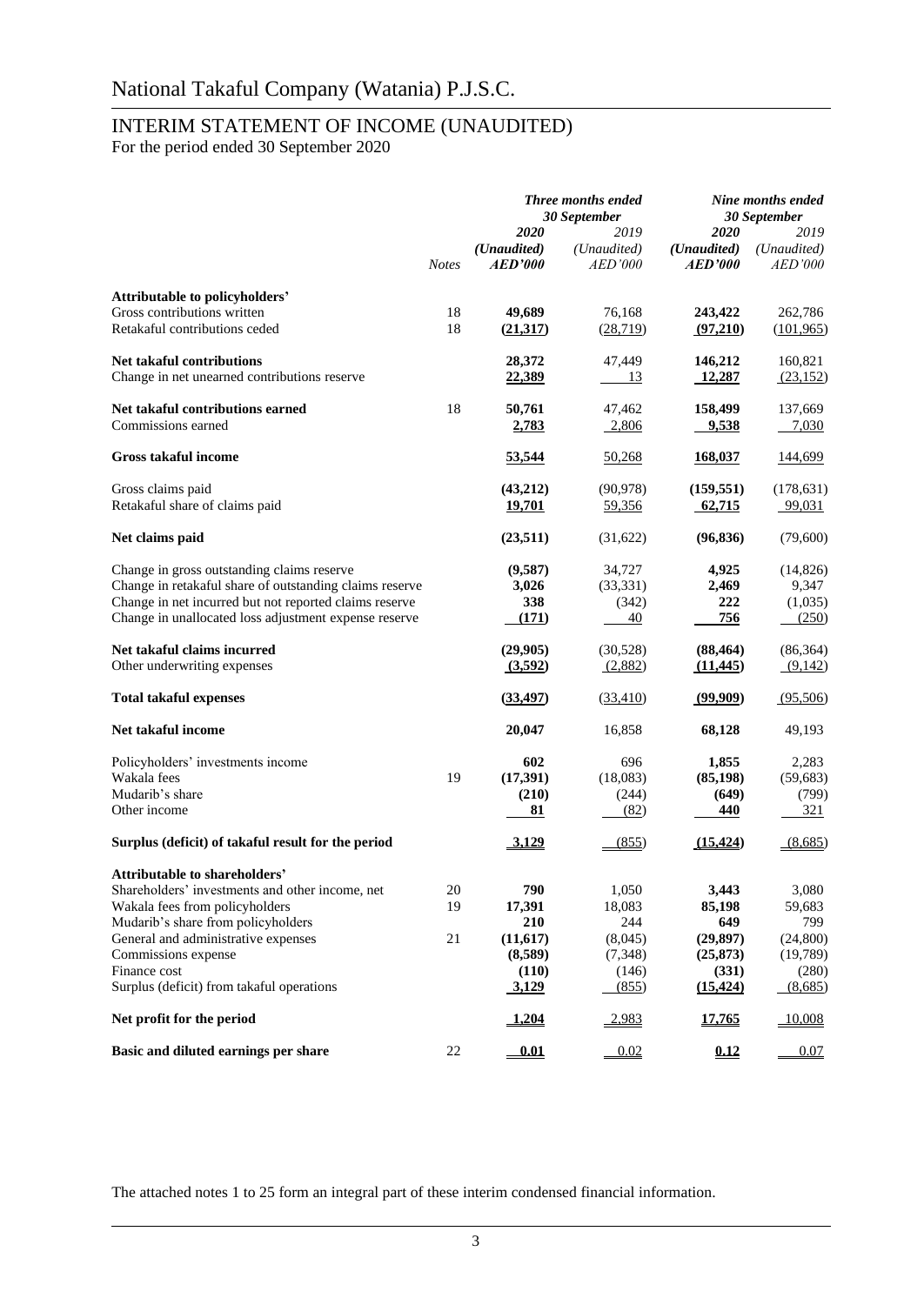# INTERIM STATEMENT OF COMPREHENSIVE INCOME (UNAUDITED)

For the period ended 30 September 2020

|                                                                                                                                                                                                                     |             | <b>Three months ended</b>      |                                | Nine months ended<br>30 September |                                |  | 30 September |  |
|---------------------------------------------------------------------------------------------------------------------------------------------------------------------------------------------------------------------|-------------|--------------------------------|--------------------------------|-----------------------------------|--------------------------------|--|--------------|--|
|                                                                                                                                                                                                                     | <b>Note</b> | 2020<br>(Unaudited)<br>AED'000 | 2019<br>(Unaudited)<br>AED'000 | 2020<br>(Unaudited)<br>AED'000    | 2019<br>(Unaudited)<br>AED'000 |  |              |  |
| Net profit for the period                                                                                                                                                                                           |             | 1,204                          | 2,983                          | 17,765                            | 10,008                         |  |              |  |
| Other comprehensive income (loss)<br>Items that will not be reclassified<br>subsequently to statement of income:<br>Change in fair value of investments carried at<br>fair value through other comprehensive income | 12          | 5,608                          |                                | (7, 460)                          |                                |  |              |  |
| Board of directors' remuneration                                                                                                                                                                                    |             |                                |                                |                                   | (435)                          |  |              |  |
| Items that will be reclassified subsequently<br>to statement of statement of income:<br>Change in fair value of financial assets<br>designated as available for sale                                                |             |                                | (631)                          |                                   | (1,532)                        |  |              |  |
| Impairment on financial assets designated<br>as available for sale                                                                                                                                                  |             |                                | 85                             |                                   | 828                            |  |              |  |
| Other comprehensive income (loss) for the period                                                                                                                                                                    |             | 5,608                          | (546)                          | (7,460)                           | (1,139)                        |  |              |  |
| <b>TOTAL COMPREHENSIVE</b><br><b>INCOME FOR THE PERIOD</b>                                                                                                                                                          |             | 6,812                          | 2,437                          | <u>10,305</u>                     | 8,869                          |  |              |  |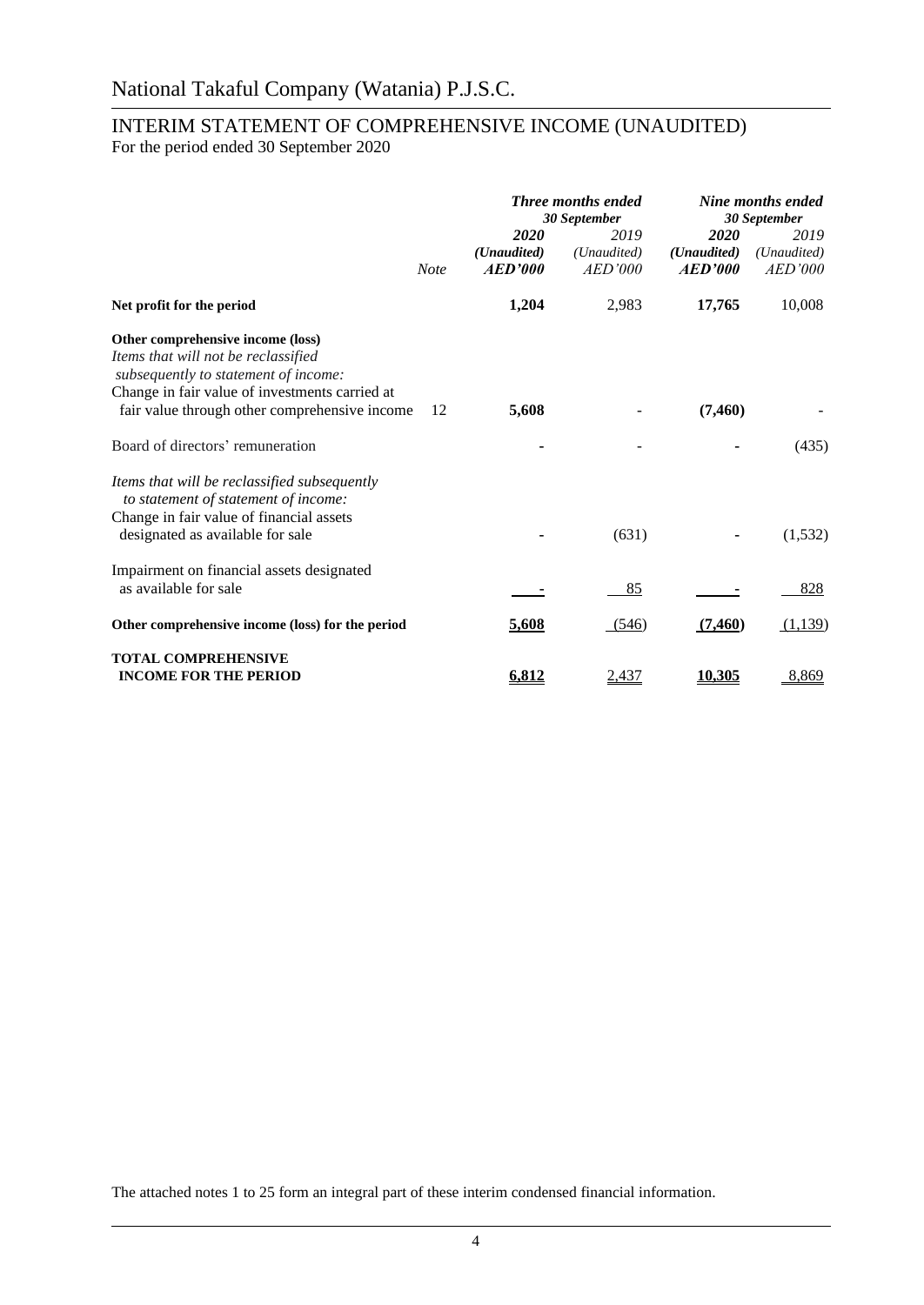## INTERIM STATEMENT OF CHANGES IN EQUITY (UNAUDITED)

For the period ended 30 September 2020

|                                                                                                                                     | <b>Share</b><br>capital<br>AED'000 | Legal<br>reserve<br>AED'000 | Revaluation<br>reserve<br>AED'000 | Accumulated<br>losses<br>AED'000 | Total<br>shareholders'<br>equity<br>AED'000 |
|-------------------------------------------------------------------------------------------------------------------------------------|------------------------------------|-----------------------------|-----------------------------------|----------------------------------|---------------------------------------------|
| As at 1 January 2019 (Audited)                                                                                                      | 150,000                            | 2,035                       | (2,790)                           | (52,901)                         | 96,344                                      |
| Profit for the period<br>Other comprehensive loss for the period                                                                    |                                    |                             | (704)                             | 10,008<br>(435)                  | 10,008<br>(1,139)                           |
| Total comprehensive income for the period<br>Dividends declared and paid (note 14)                                                  |                                    |                             | (704)                             | 9,573<br>(7,500)                 | 8,869<br>(7,500)                            |
| As at 30 September 2019 (Unaudited)                                                                                                 | 150,000                            | 2,035                       | (3,494)                           | (50,828)                         | 97,713                                      |
| As at 1 January 2020 (Audited)<br>Transition adjustment on adoption of IFRS 9 (note 3.1)                                            | 150,000                            | 2,766                       | (4,911)                           | (54, 257)<br>(578)               | 93,598<br>(578)                             |
| As at 1 January 2020 (adjusted)                                                                                                     | 150,000                            | 2,766                       | (4, 911)                          | (54, 835)                        | 93,020                                      |
| Profit for the period<br>Other comprehensive loss for the period                                                                    |                                    |                             | (7,460)                           | 17,765                           | 17,765<br>(7,460)                           |
| Total comprehensive income for the period<br>Dividends declared and paid (note 14)<br>Disposal of investments carried at fair value | $\overline{\phantom{a}}$           |                             | (7,460)                           | 17,765<br>(9,000)                | 10,305<br>(9,000)                           |
| through other comprehensive income                                                                                                  |                                    |                             | (470)                             | 470                              |                                             |
| As at 30 September 2020 (Unaudited)                                                                                                 | <b>150.000</b>                     | 2,766                       | (12, 841)                         | (45,600)                         | 94.325                                      |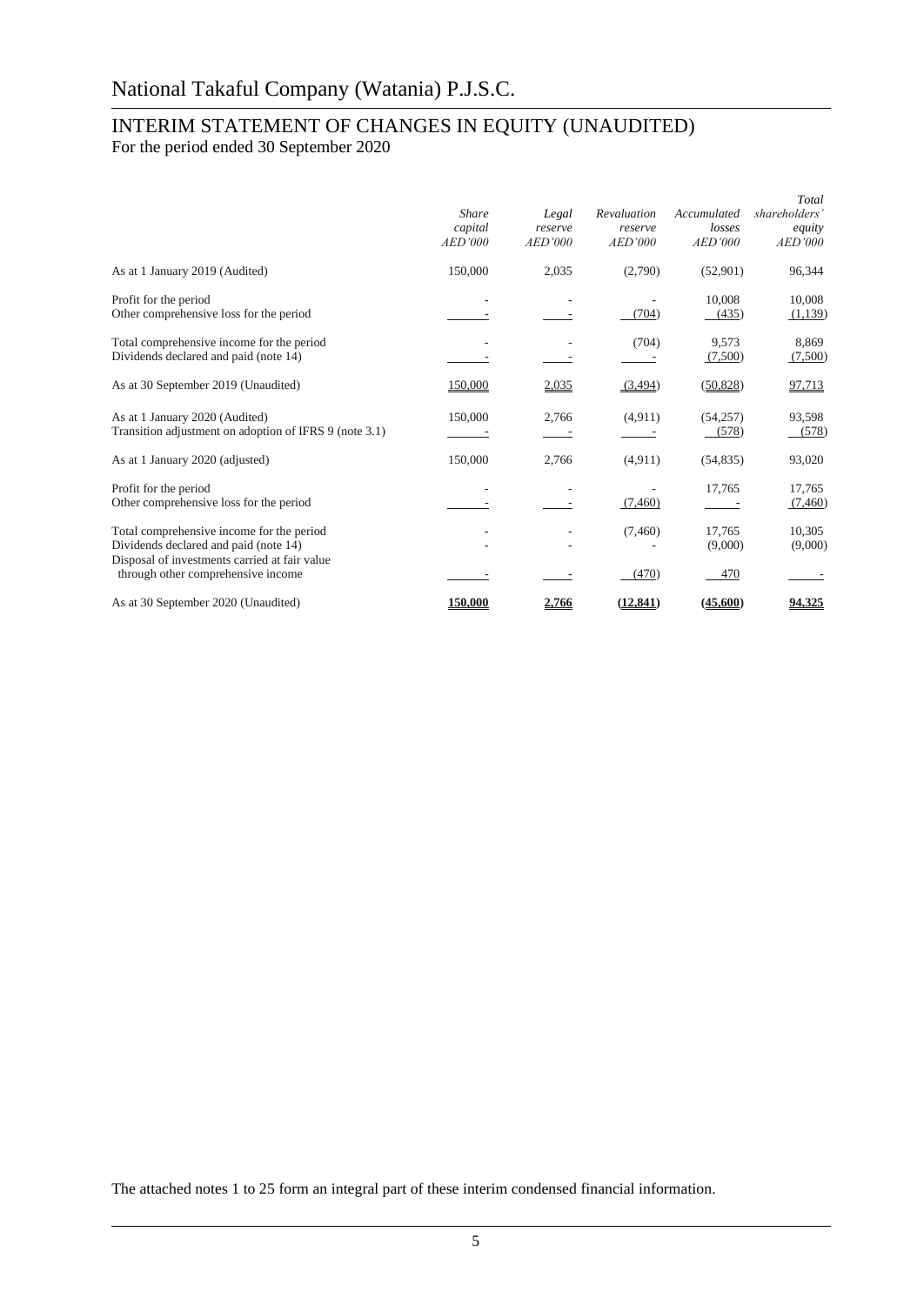## INTERIM STATEMENT OF CASHFLOWS (UNAUDITED)

For the period ended 30 September 2020

|                                                                                                                                        | <b>Notes</b> | 30 September<br><i>2020</i><br><i><b>AED'000</b></i> | 30 September<br>2019<br>AED'000 |
|----------------------------------------------------------------------------------------------------------------------------------------|--------------|------------------------------------------------------|---------------------------------|
|                                                                                                                                        |              |                                                      |                                 |
| <b>OPERATING ACTIVITIES</b><br>Profit for the period                                                                                   |              | 17,765                                               | 10,008                          |
| Adjustment for:                                                                                                                        |              |                                                      |                                 |
| Unearned contributions reserve, net                                                                                                    |              | (12, 287)                                            | 23,152                          |
| Change in gross outstanding claims and claims incurred<br>but not reported reserves                                                    |              | (5, 148)                                             | 17,155                          |
| Change in retakaful share of outstanding claims and                                                                                    |              |                                                      |                                 |
| claims incurred but not reported reserves                                                                                              |              | (3,224)                                              | (10, 391)                       |
| Change in fair value of investments carried at fair value                                                                              |              |                                                      |                                 |
| through profit or loss                                                                                                                 | 20           |                                                      | 140                             |
| Gain on sale of investments                                                                                                            | 20<br>20     |                                                      | (538)                           |
| Impairment loss on financial assets designated as available for sale<br>Depreciation of property and equipment and right-of-use assets |              |                                                      | 828                             |
| and amortisation of intangible assets                                                                                                  | 21           | 1,529                                                | 1,542                           |
| Provision for end of service benefits                                                                                                  |              | 1,292                                                | 1,381                           |
| Provision for impairment of contributions and retakaful receivables                                                                    | 5 & 21       | 969                                                  | 547                             |
| Finance cost                                                                                                                           |              | 331                                                  | 280                             |
| Dividend income                                                                                                                        | 20           | (1,711)                                              | (1,369)                         |
|                                                                                                                                        |              | (484)                                                | 42,735                          |
| Working changes in:<br>Contribution and retakaful balances receivables                                                                 |              | (239)                                                | (37, 727)                       |
| Advances, deposit and other assets                                                                                                     |              | (340)                                                | (1,534)                         |
| Takaful and retakaful payables                                                                                                         |              | 16,564                                               | (953)                           |
| Deferred policy acquisition costs                                                                                                      |              | 1,162                                                | (3,130)                         |
| Unearned retakaful commission income                                                                                                   |              | 630                                                  |                                 |
| Other liabilities                                                                                                                      |              | (4,644)                                              | 5,430                           |
| Cash from operating activities                                                                                                         |              | 12,649                                               | 4,821                           |
| Employees' end of service paid                                                                                                         |              | (453)                                                | (106)                           |
| Net cash from operating activities                                                                                                     |              | <u>12,196</u>                                        | 4,715                           |
| <b>INVESTING ACTIVITIES</b>                                                                                                            |              |                                                      |                                 |
| Purchase of property and equipment                                                                                                     |              | (377)                                                | (122)                           |
| Purchase of intangible assets                                                                                                          |              | (643)                                                | (19)                            |
| Purchase of investments                                                                                                                |              | (40,968)                                             | (20, 288)                       |
| Proceeds from disposal of investments                                                                                                  |              | 26,691                                               | 20,761                          |
| Dividends received<br>Restricted and wakala deposits                                                                                   |              | 1,711                                                | 1,369                           |
|                                                                                                                                        |              | 3,825                                                | (2,504)                         |
| Net cash used in investing activities                                                                                                  |              | (9,761)                                              | (803)                           |
| <b>FINANCING ACTIVITIES</b>                                                                                                            |              |                                                      |                                 |
| Dividends paid                                                                                                                         | 14           | (9,000)                                              | (7,500)                         |
| Right-of-use instalment paid                                                                                                           | 9            | (1,441)                                              | (998)                           |
| Board of directors' remuneration paid                                                                                                  |              |                                                      | (435)                           |
| Net cash used in financing activities                                                                                                  |              | (10, 441)                                            | (8,933)                         |
| NET DECREASE IN CASH AND CASH EQUIVALENTS                                                                                              |              | (8,006)                                              | (5,021)                         |
| Cash and cash equivalents at the beginning of the period                                                                               |              | 45,434                                               | 33,276                          |
| CASH AND CASH EQUIVALENTS AT THE END OF THE PERIOD                                                                                     | 8            | 37,428                                               | 28,255                          |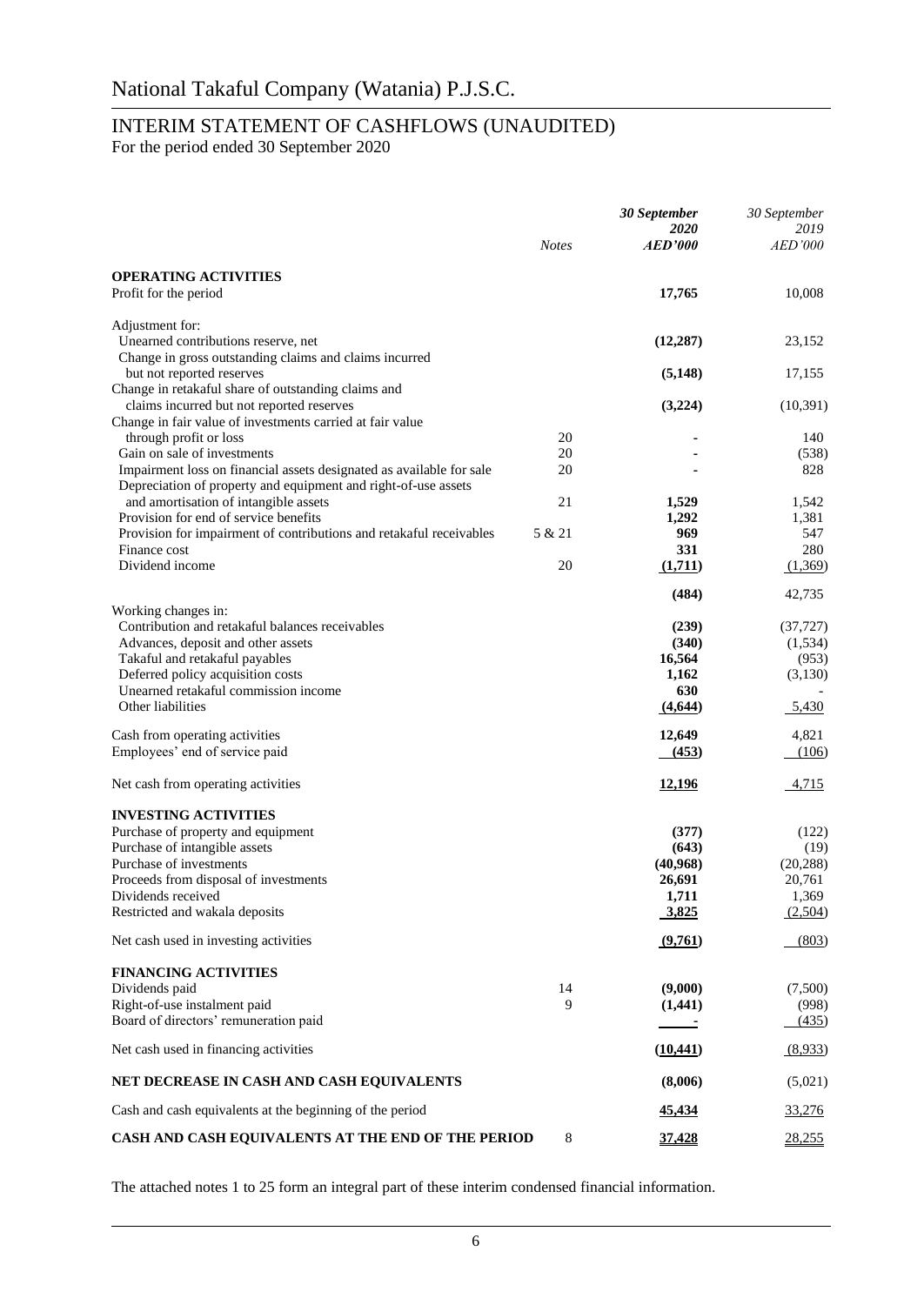#### **1 LEGAL STATUS AND ACTIVITIES**

National Takaful Company (Watania) PJSC (the "Company") was incorporated in the Emirate of Abu Dhabi, United Arab Emirates on 12 July 2011 as a public joint stock company in accordance with the United Arab Emirates Federal Law No. (2) of 2015. Incorporation of the Company was approved by the Ministry of Economy with a ministerial resolution no. (379) on 28 June 2011.

The registered office address of the Company is P.O. Box No. 6457 Abu Dhabi, United Arab Emirates. The Company is primarily authorised to engage in providing all classes of non family takaful solutions in accordance with UAE Federal Law No. (6) of 2007 concerning establishment of the insurance authority and organisation of it is operations, and is registered with the Insurance Companies Register of Insurance Authority of U.A.E. under registration no. (90).

The accompanying interim condensed financial statements of the Company for the period ended 30 September 2020 have been authorised for issue in accordance with a resolution of the Board of Directors on 9 November 2020.

#### **2 BASIS OF PREPARATION**

#### **Statement of compliance**

These interim condensed financial statements have been prepared in accordance with International Accounting Standard ("IAS") 34, Interim Financial Reporting.

The interim condensed financial statements do not contain all information and disclosures required for full financial statements prepared in accordance with International Financial Reporting Standards, and should be read in conjunction with the Company's annual financial statements as at 31 December 2019. In addition, results for the period ended 30 September 2020 are not necessarily indicative of the results for the year ending 31 December 2020.

The interim condensed financial statements have been prepared on the historical cost basis except for the investments carried at fair value through other comprehensive income and investment properties, which are carried at fair value.

The interim condensed financial statements are presented in United Arab Emirates Dirhams ("AED"), being the functional and presentation currency of the Company.

#### **Use of estimates and judgement**

The preparation of these interim condensed financial statements requires management to make judgements, estimates and assumptions that affect the application of accounting policies and reported amounts of assets and liabilities, income and expense. Actual results may differ from these estimates.

In preparing these interim condensed financial statements, the significant judgements made by management in applying the Company's accounting policies and the key sources of estimation and uncertainty were the same as those that were applied to the financial statements as at and for the year ended 31 December 2019.

#### **3 SIGNIFICANT ACCOUNTING POLICIES**

The accounting policies adopted in the preparation of the interim condensed consolidated financial statements are the same as those applied by the Company in its financial statements as at and for the year ended 31 December 2019, except for the adoption of the following new standards, interpretations and amendments effective as of 1 January 2020. The Company has not early adopted any other standard, interpretation or amendment that has been issued but is not yet effective.

- Amendments to references to the Conceptual Framework for Financial Reporting.
- Amendment to IFRS 3 regarding the definition of business.
- Amendment to IFRS 7, IFRS 9 and IAS 39 regarding the interest rate benchmark reforms.
- Amendments to IFRS 16: Covid-19 related rent concession.
- Amendments to IAS 1 and IAS 8 regarding the definition of materiality.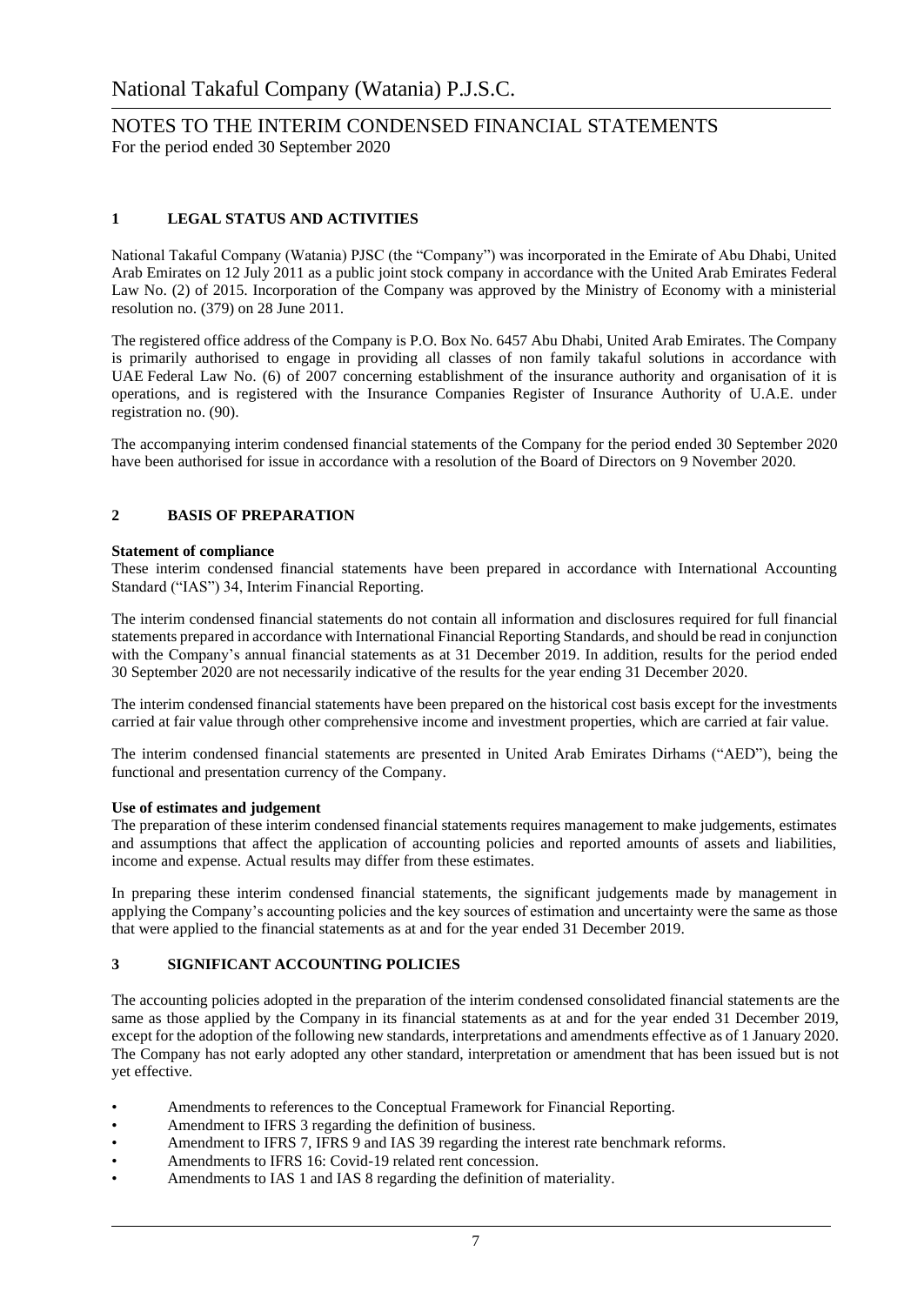#### **3 SIGNIFICANT ACCOUNTING POLICIES** continued

#### **3.1 VOLUNTARY CHANGE IN ACCOUNTING POLICIES**

#### **IFRS 9 Financial Instruments**

IFRS 9 Financial Instruments replaces IAS 39 Financial Instruments: Recognition and Measurement for annual periods beginning on or after 1 January 2018, bringing together all three aspects of the accounting for financial instruments: classification and measurement; impairment; and hedge accounting. The Company had initially opted for the temporary exemption allowed under IFRS 9 for companies predominately in insurance business, as all requirements to do so were met. During the prior year, management decided to adopt the standard as at 1 January 2020, and following is the transitional impact on adoption.

#### *Classification and measurement of financial assets*

Except for certain trade receivables, an entity initially measures a financial asset at its fair value plus, in the case of a financial asset not at fair value through profit or loss, transaction costs.

IFRS 9 requires the Company to consider two criteria when determining the measurement basis for investments held as financial assets:

- (i) its business model for managing those financial assets; and
- (ii) cash flow characteristics of the assets.

Based on these criteria, financial assets are measured at amortised cost, fair value through other comprehensive income, or fair value through profit or loss.

In addition, the Company may, at initial recognition, irrevocably elect to designate a financial asset as fair value through profit or loss, if doing so eliminates or significantly reduces an accounting mismatch which would otherwise arise. This designation is also available to existing financial assets.

The assessment of the Company's business model was made as of the date of initial application, 1 January 2020, and then applied retrospectively to those financial assets that were not derecognised before 1 January 2020. The assessment of whether contractual cash flows on debt instruments are solely comprised of principal and interest was made based on the facts and circumstances as at the initial recognition of the assets.

In line with the IFRS 9 transition provisions, the Company has elected to record an adjustment to its opening 1 January 2020 retained earnings to reflect the application of the new requirements of Impairment, Classification and Measurement at the adoption date without restating comparative information.

The effect of adopting IFRS 9 as at 1 January 2020 was, as follows:

|                                                                        |                                | <b>IFRS</b> 9 impact        |                                    |                              |
|------------------------------------------------------------------------|--------------------------------|-----------------------------|------------------------------------|------------------------------|
|                                                                        | 31 December<br>2019<br>AED'000 | Reclassification<br>AED'000 | Expected<br>credit loss<br>AED'000 | 1 January<br>2020<br>AED'000 |
| Financial assets designated as available-for-sale                      | 49,896                         | (49,896)                    |                                    |                              |
| Investments carried at fair value through profit or loss               | 25,156                         | (25, 156)                   |                                    |                              |
| Investment carried at fair value through<br>other comprehensive income |                                | <u>75,052</u>               | (329)                              | 74,723                       |
| Contribution and retakaful balances receivables                        | 102,709                        |                             | (249)                              | 102,460                      |
| Accumulated losses – equity component                                  |                                |                             | 578                                | 578                          |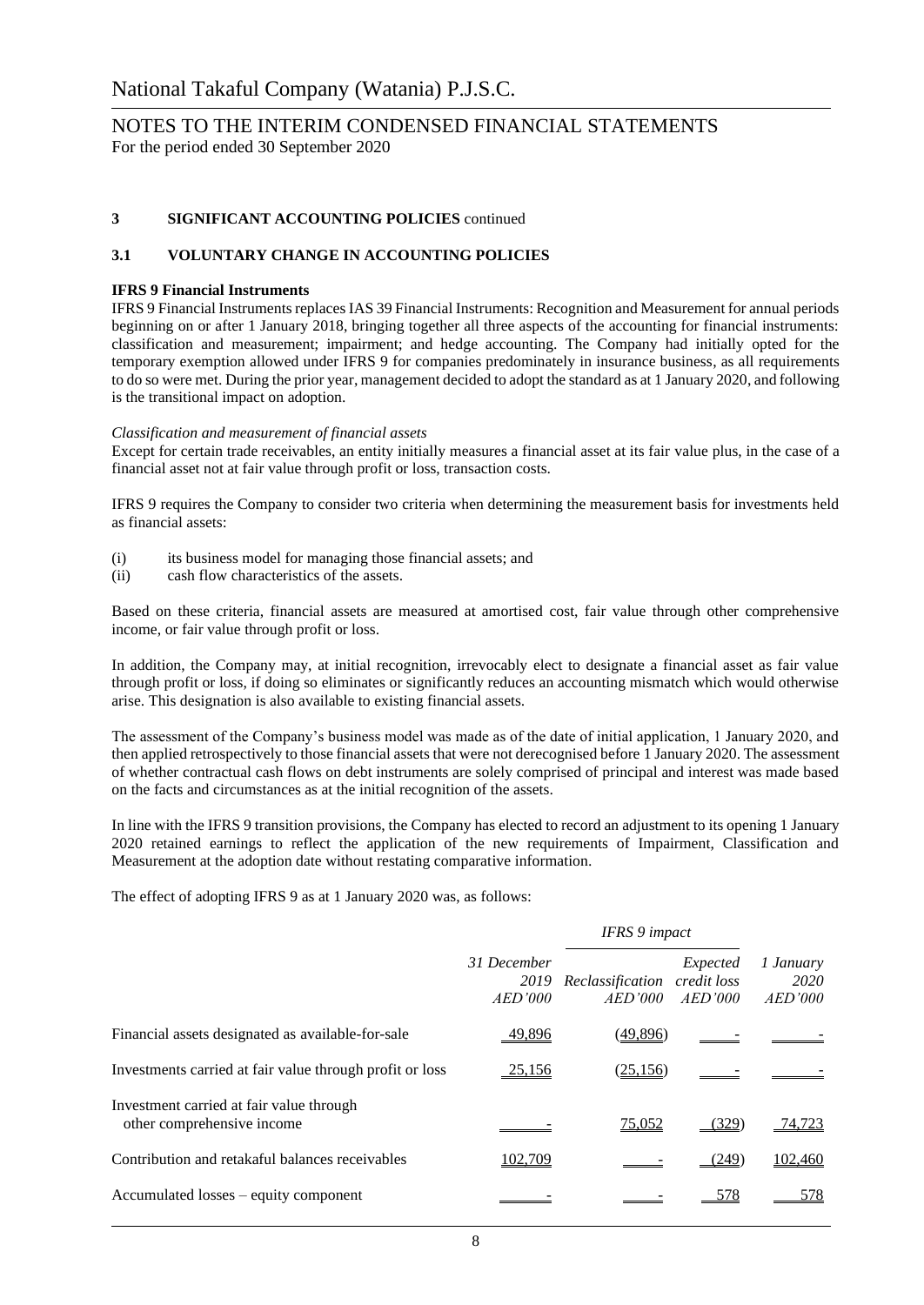#### **3 SIGNIFICANT ACCOUNTING POLICIES** continued

#### **3.1 VOLUNTARY CHANGE IN ACCOUNTING POLICIES** continued

#### **IFRS 9 Financial Instruments** continued

#### *Impairment of financial assets*

The impairment requirements are based on an expected credit loss (ECL) model that replaces the IAS 39 incurred loss model. The ECL model applies to debt instruments accounted for at amortised cost or at fair value through other comprehensive income, most loan commitments, financial guarantee contracts, contract assets under IFRS 15 Revenue from Contracts with Customers and lease receivables under IFRS 16 Leases.

Entities are generally required to recognise 12-month ECL on initial recognition (or when the commitment or guarantee was entered into) and thereafter as long as there is no significant deterioration in credit risk. However, if there has been a significant increase in credit risk on an individual or collective basis, then entities are required to recognise lifetime ECL. For trade receivables, a simplified approach is applied whereby the lifetime ECL are always recognised.

The following table reconciles the impairment allowance measured in accordance with the IAS 39 incurred loss model to the new impairment allowance measured in accordance with the IFRS 9 expected loss model at 1 January 2020:

|                                                          | 31 December | IFRS 9     | 1 January      |
|----------------------------------------------------------|-------------|------------|----------------|
|                                                          | 2019        | impact     | 2020           |
|                                                          | AED'000     | AED'000    | <i>AED'000</i> |
| Contribution and retakaful balances receivables (note 5) | 7,863       | 249        | 8,112          |
| Investment in sukuks (note 12)                           |             | <u>329</u> | <u>329</u>     |
|                                                          | 7.863       | 578        | 8,441          |

#### **4 STATUTORY DEPOSIT**

In accordance with the requirements of Federal Law No. (6) of 2007, regarding the establishment of the Insurance Authority and Insurance Operations, the Company maintains a bank deposit of AED 6,000 thousand which cannot be utilised without the consent of the UAE Insurance Authority. The statutory deposit is held with a bank in UAE, carrying a profit rate of 2.00% per annum (31 December 2019: 3.25% per annum).

#### **5 CONTRIBUTION AND RETAKAFUL BALANCES RECEIVABLES**

|                                             | ( <i>Unaudited</i> )<br>30 September | (Audited)<br>31 December |
|---------------------------------------------|--------------------------------------|--------------------------|
|                                             | <b>2020</b><br>AED'000               | 2019<br><i>AED'000</i>   |
| Due from participants                       | 81,394                               | 86,879                   |
| Due from takaful and retakaful operators    | 22,344                               | 12,494                   |
| Due from brokers and agents                 | 7,322                                | 11,448                   |
|                                             | 111,060                              | 110,821                  |
| Less: allowance for expected credit losses  | (9,081)                              | (7,863)                  |
| Net contributions and retakaful receivables | 101.979                              | 102,958                  |

As at 30 September 2020, contributions and retakaful balances receivables at a nominal value of AED 9,081 thousand (31 December 2019: AED 7,863 thousand) were impaired.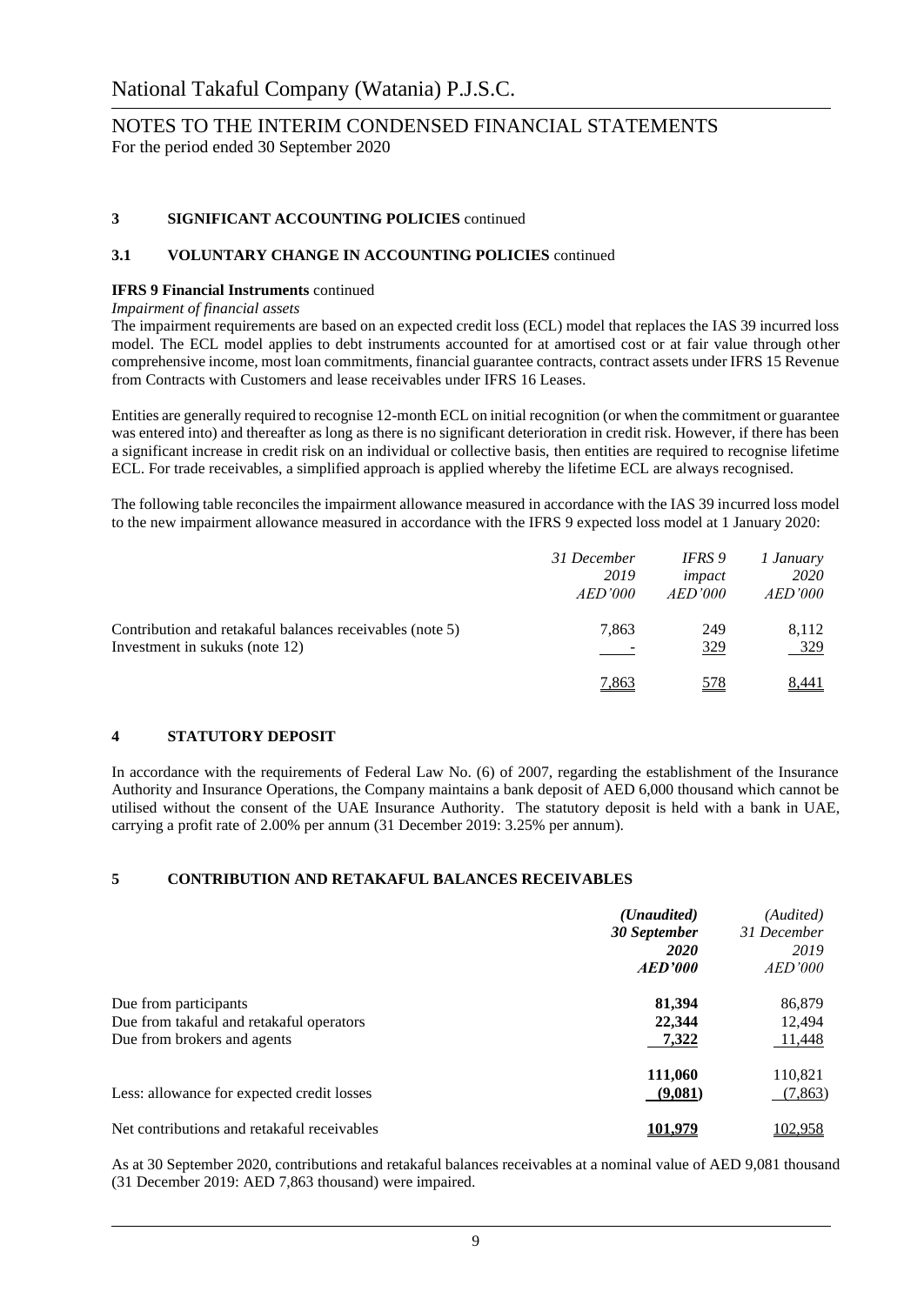#### **5 CONTRIBUTION AND RETAKAFUL BALANCES RECEIVABLES** continued

Movement of allowance for expected credit losses of contributions and retakaful receivables is as follows:

|                                                                            | ( <i>Unaudited</i> )<br>30 September<br><b>2020</b><br>AED'000 | (Audited)<br>31 December<br>2019<br>AED'000 |
|----------------------------------------------------------------------------|----------------------------------------------------------------|---------------------------------------------|
| At beginning of the period/year<br>IFRS 9 transition adjustment (note 3.1) | 7,863<br><u>249</u>                                            | 7,121                                       |
| Charge for the period/year (note 21)                                       | 8,112<br>969                                                   | 7,121<br>742                                |
| At end of the period/year                                                  | <u>9.081</u>                                                   | 7,863                                       |

#### **6 RESTRICTED BANK DEPOSITS**

|                            | ( <i>Unaudited</i> )<br>30 September | (Audited)<br>31 December |
|----------------------------|--------------------------------------|--------------------------|
|                            | <b>2020</b>                          | 2019                     |
|                            | AED'000                              | <i>AED'000</i>           |
| Takaful operations' assets | 15,249                               | 15,249                   |
| Shareholders' assets       | 2,000                                | 2,000                    |
|                            | 17.249                               | 17,249                   |

Restricted bank deposits are held in margin accounts to issue takaful business related performance and tender bonds.

These deposits carry a profit rate of 2.0% to 2.3% (31 December 2019: 2.16% to 3.0%) per annum.

#### **7 WAKALA DEPOSITS**

|                            | ( <i>Unaudited</i> ) | (Audited)      |
|----------------------------|----------------------|----------------|
|                            | 30 September         | 31 December    |
|                            | <b>2020</b>          | 2019           |
|                            | AED'000              | <i>AED'000</i> |
| Takaful operations' assets | 50,000               | 40,500         |
| Shareholders' assets       |                      | 13,325         |
|                            | 50,000               | 53,825         |

The above wakala deposits carry a profit rate of 2.0% to 4.3% (31 December 2019: 2.3% to 4.35%) per annum.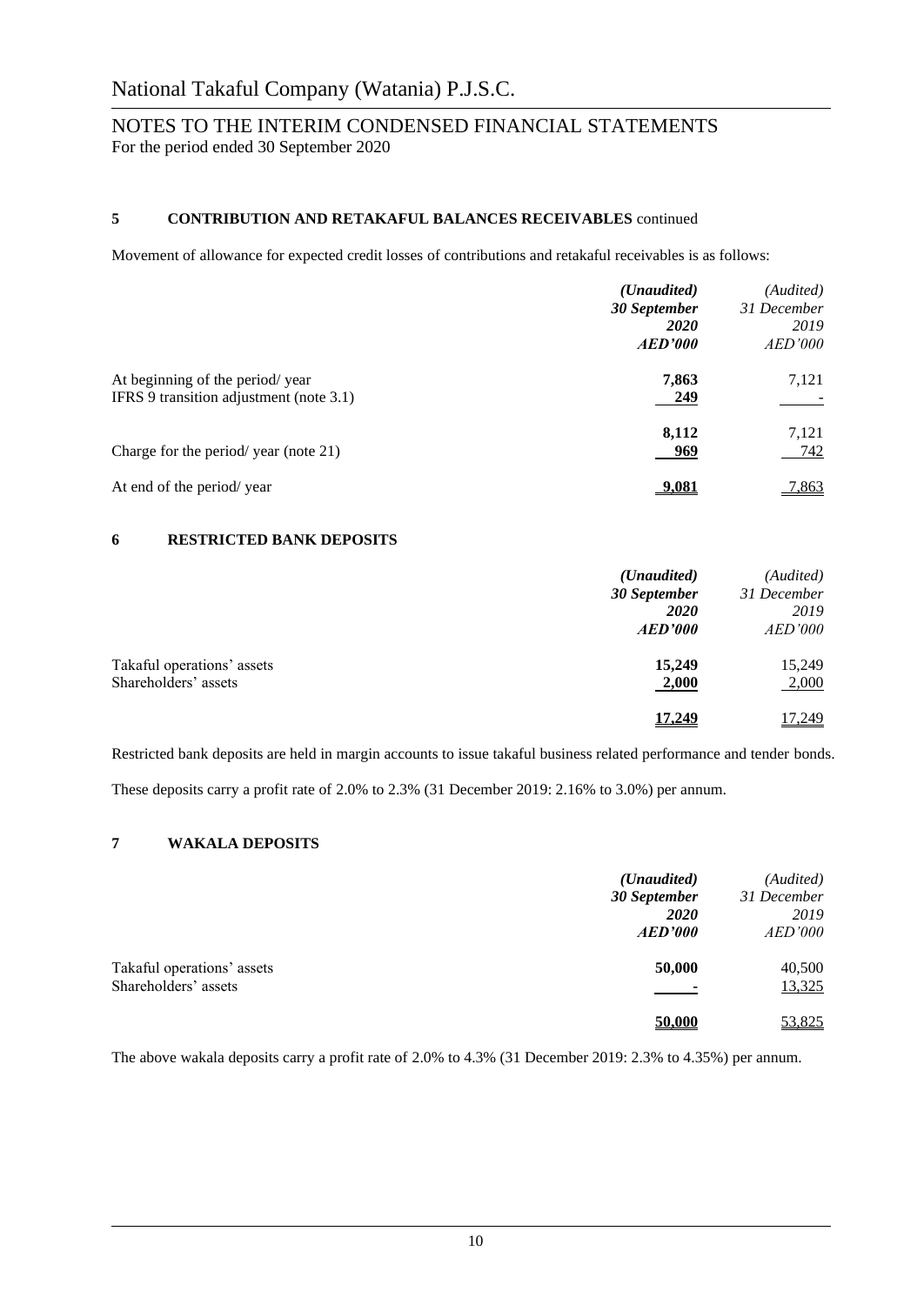#### **8 CASH AND CASH EQUIVALENTS**

| ( <i>Unaudited</i> ) | (Audited)    |
|----------------------|--------------|
|                      | 31 December  |
| 2020                 | 2019         |
| AED'000              | AED'000      |
| 20                   | 20           |
| 37,408               | 45,414       |
| 37,428               | 45,434       |
| 19,693               | 39,051       |
| 17,735               | 6,383        |
| 37.428               | 45,434       |
|                      | 30 September |

The geographical distribution of cash and cash equivalents is as follows:

|                    | ( <i>Unaudited</i> ) | (Audited)      |
|--------------------|----------------------|----------------|
|                    | 30 September         | 31 December    |
|                    | <b>2020</b>          | 2019           |
|                    | AED'000              | <i>AED'000</i> |
| Inside UAE         | 37,427               | 42,821         |
| <b>Outside UAE</b> |                      | 2,613          |
|                    | 37,428               | 45,434         |

#### **9 RIGHT-OF-USE ASSETS / LEASE LIABILITIES**

|                                               | ( <i>Unaudited</i> )<br>30 September | (Audited)<br>31 December |
|-----------------------------------------------|--------------------------------------|--------------------------|
|                                               | <i>2020</i>                          | 2019                     |
|                                               | AED'000                              | AED'000                  |
| <b>Right-of-use-assets</b>                    |                                      |                          |
| Balance at the beginning of the period / year | 9,303                                | 10,362                   |
| Depreciation expense                          | (794)                                | (1,059)                  |
| Balance at the end of the period / year       | 8,509                                | 9,303                    |
| <b>Lease liabilities</b>                      |                                      |                          |
| Balance at the beginning of the period / year | 9,201                                | 10,043                   |
| Interest expense                              | 331                                  | 484                      |
| Payments                                      | (1,441)                              | (1,326)                  |
| Balance at the end of the period / year       | <u>8.091</u>                         | 9,201                    |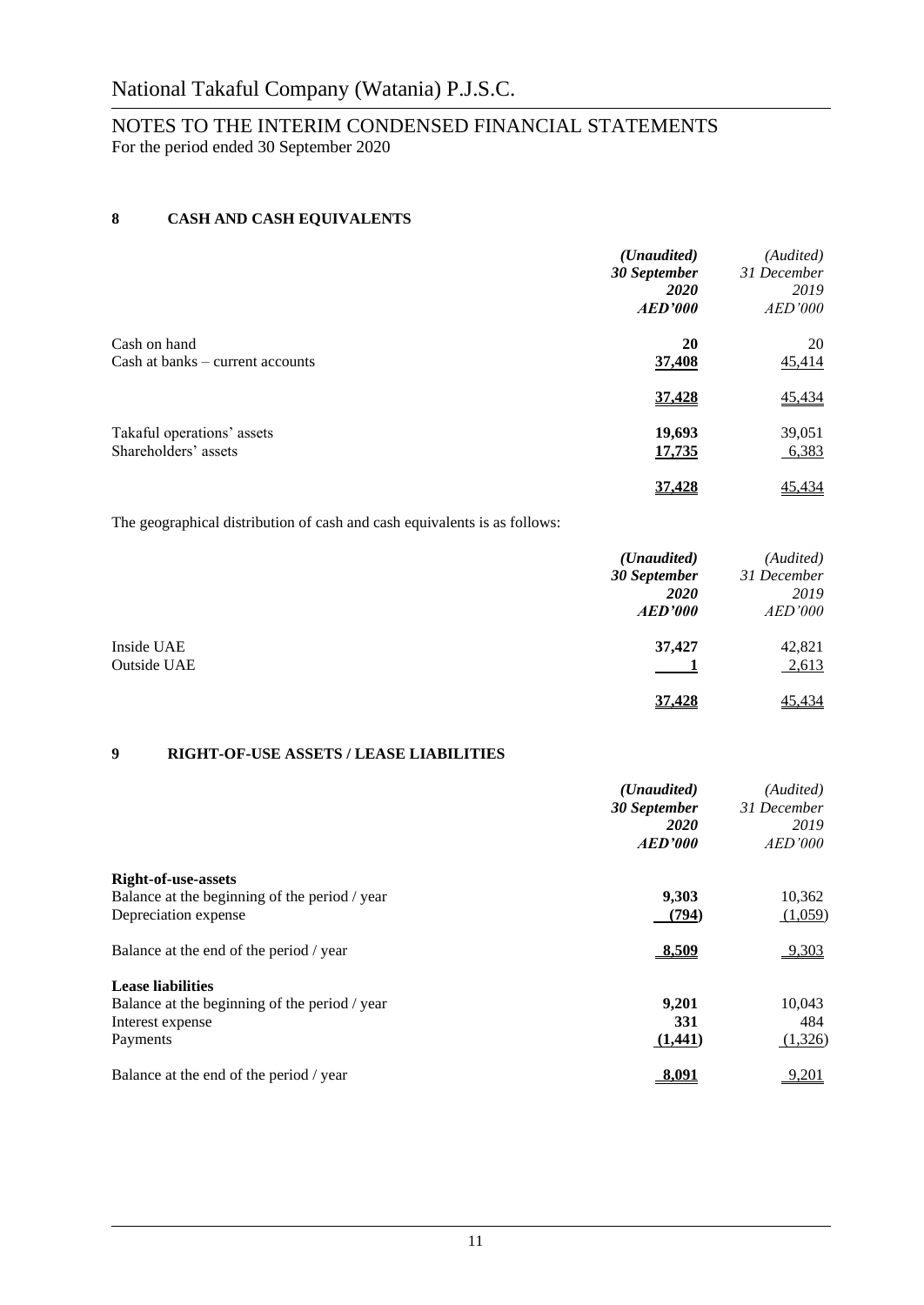#### **10 INVESTMENTS CARRIED AT FAIR VALUE THROUGH PROFIT OR LOSS**

|                                                                                         | (Unaudited)<br>30 September<br>2020<br><b>AED'000</b> | (Audited)<br>31 December<br>2019<br>AED'000 |
|-----------------------------------------------------------------------------------------|-------------------------------------------------------|---------------------------------------------|
| <b>Held for trading</b>                                                                 |                                                       |                                             |
| Sukuk - Takaful operations' assets                                                      |                                                       | 10,942                                      |
| Sukuk - Shareholders' assets                                                            |                                                       | 9,909                                       |
| Quoted equity securities - shareholders' assets                                         |                                                       | 4,305                                       |
|                                                                                         |                                                       | 14,214                                      |
|                                                                                         |                                                       | 25,156                                      |
| The geographical distribution of investments is as follows:                             |                                                       |                                             |
| Inside UAE                                                                              |                                                       | 15,247                                      |
| <b>Outside UAE</b>                                                                      |                                                       | 9,909                                       |
|                                                                                         |                                                       | 25,156                                      |
| The movement in investments carried at fair value through profit or loss is as follows: |                                                       |                                             |
| At 1 January                                                                            | 25,156                                                | 24,887                                      |
| Reclassified on adoption of IFRS 9 (note 3.1)                                           | (25, 156)                                             |                                             |
| <b>Additions</b>                                                                        |                                                       | 5,102                                       |
| Disposals                                                                               |                                                       | (4,989)                                     |
| Change in fair value                                                                    |                                                       | 156                                         |
|                                                                                         |                                                       | 25,156                                      |

#### **11 FINANCIAL ASSETS DESIGNATED AS AVAILABLE FOR SALE**

|                                                             | (Unaudited)<br>30 September<br><b>2020</b><br>AED'000 | (Audited)<br>31 December<br>2019<br>AED'000 |
|-------------------------------------------------------------|-------------------------------------------------------|---------------------------------------------|
| Sukuk – takaful operation's assets                          |                                                       | 11,490                                      |
| Quoted equity securities - shareholders' assets             |                                                       | 38,406                                      |
|                                                             |                                                       | 49,896                                      |
| The geographical distribution of investments is as follows: |                                                       |                                             |
| Inside UAE                                                  |                                                       | 44,607                                      |
| Outside UAE                                                 |                                                       | 5,289                                       |
|                                                             |                                                       | 49,896                                      |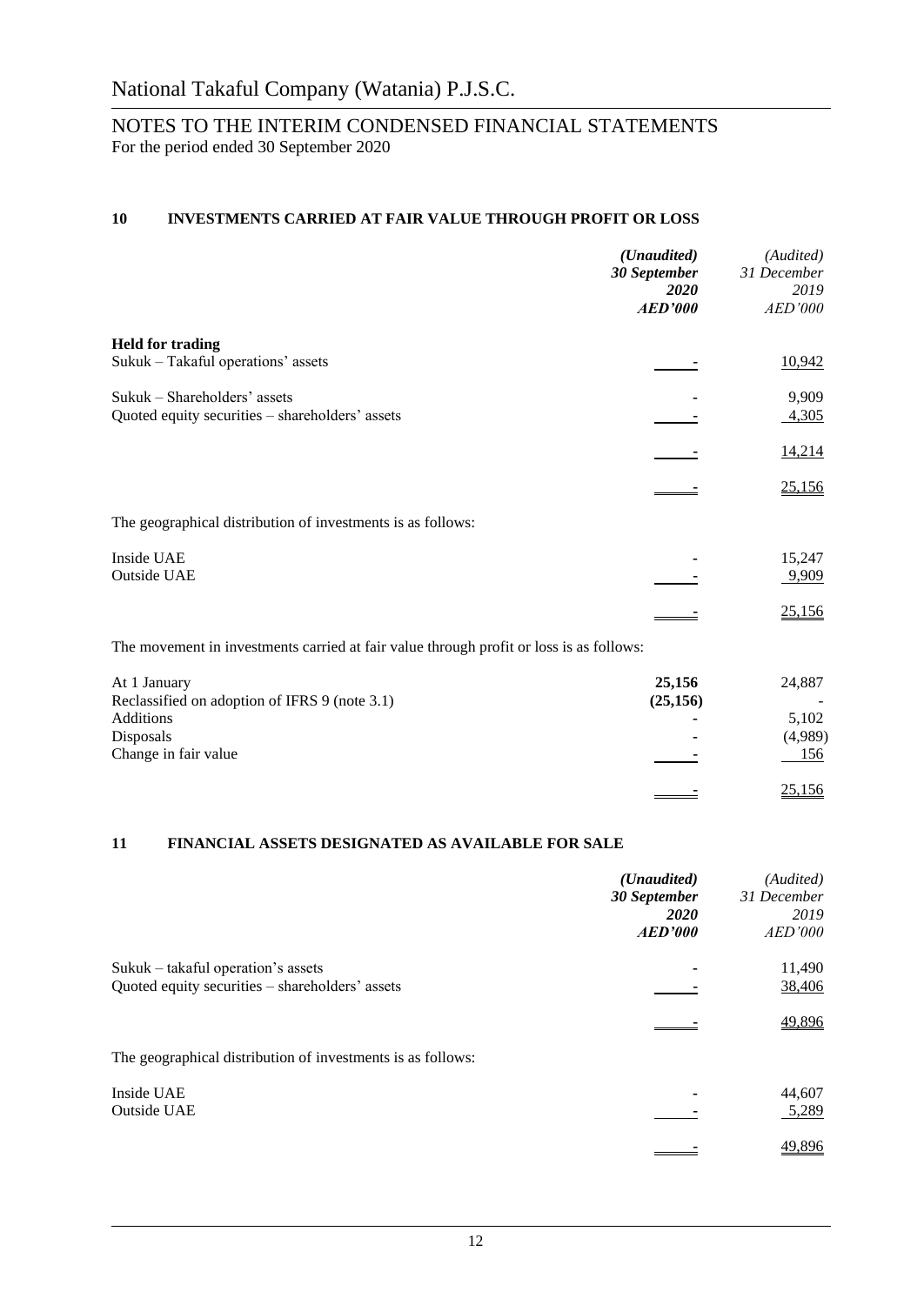#### **11 FINANCIAL ASSETS DESIGNATED AS AVAILABLE FOR SALE** continued

The movement in financial assets designated as available for sale is as follows:

|                                               | ( <i>Unaudited</i> ) | (Audited)      |
|-----------------------------------------------|----------------------|----------------|
|                                               | 30 September         | 31 December    |
|                                               | 2020                 | 2019           |
|                                               | <b>AED'000</b>       | <i>AED'000</i> |
| At 1 January                                  | 49,896               | 42,464         |
| Reclassified on adoption of IFRS 9 (note 3.1) | (49, 896)            |                |
| Additions                                     |                      | 26,883         |
| Disposals                                     |                      | (16,951)       |
| Change in fair value                          |                      | (2,500)        |
|                                               |                      | 49,896         |

#### **12 INVESTMENTS CARRIED AT FAIR VALUE THROUGH OTHER COMPREHENSIVE INCOME**

|                                                                                 | (Unaudited)    | (Audited)   |
|---------------------------------------------------------------------------------|----------------|-------------|
|                                                                                 | 30 September   | 31 December |
|                                                                                 | 2020           | 2019        |
|                                                                                 | <b>AED'000</b> | AED'000     |
| <b>Takaful operation's assets</b>                                               |                |             |
| Sukuk                                                                           | 23,186         |             |
| Less: allowance for expected credit losses                                      | (51)           |             |
|                                                                                 |                |             |
|                                                                                 | 23,135         |             |
| Quoted equity securities                                                        | 29,022         |             |
|                                                                                 |                |             |
|                                                                                 | 52,157         |             |
| <b>Shareholders' assets</b>                                                     |                |             |
| Sukuk                                                                           | 9,909          |             |
| Less: allowance for expected credit losses                                      | (278)          |             |
|                                                                                 |                |             |
|                                                                                 | 9,631          |             |
| Quoted equity securities                                                        | 22,610         |             |
|                                                                                 |                |             |
|                                                                                 | 32,241         |             |
|                                                                                 |                |             |
| <b>Total</b>                                                                    | 84,398         |             |
|                                                                                 |                |             |
| The movement of allowance for impairment of investment in Sukuks is as follows: |                |             |
| At beginning of the period / year                                               |                |             |
| IFRS 9 transition adjustment (note 3.1)                                         | 329            |             |
|                                                                                 |                |             |
| At end of the period / year                                                     | <u>329</u>     |             |
|                                                                                 |                |             |
| The geographical distribution of investments is as follows:                     |                |             |
| Inside UAE                                                                      | 72,147         |             |
|                                                                                 |                |             |
| Outside UAE                                                                     | 12,251         |             |
|                                                                                 | 84,398         |             |
|                                                                                 |                |             |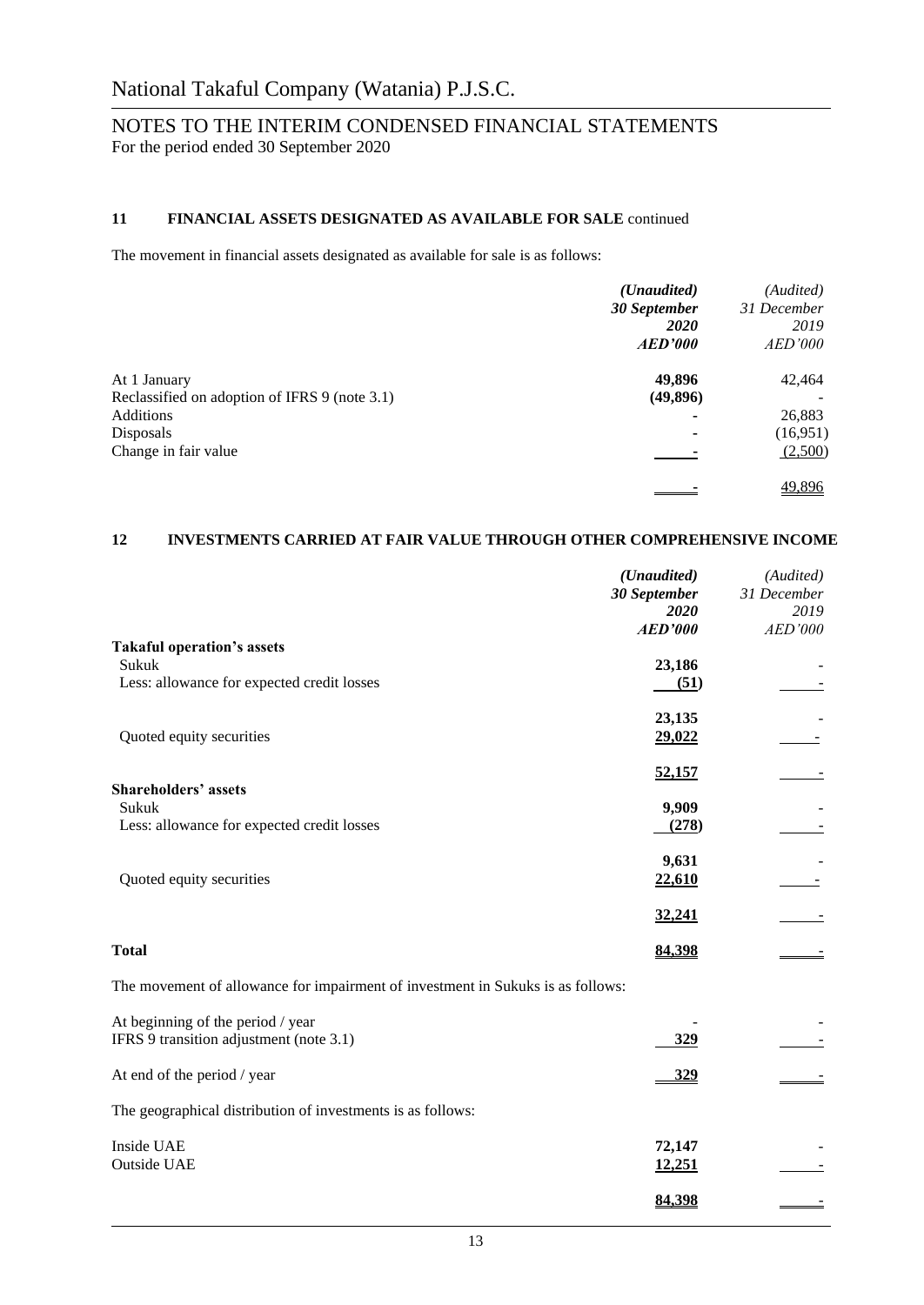#### **12 INVESTMENTS CARRIED AT FAIR VALUE THROUGH OTHER COMPREHENSIVE INCOME** continued

The movement in investments carried at fair value through other comprehensive income is as follows:

|                                               | ( <i>Unaudited</i> ) | (Audited)   |
|-----------------------------------------------|----------------------|-------------|
|                                               | 30 September         | 31 December |
|                                               | <b>2020</b>          | 2019        |
|                                               | AED'000              | AED'000     |
| At 1 January                                  |                      |             |
| IFRS 9 transition adjustment (note 3.1)       | 74,723               |             |
| <b>Additions</b>                              | 40,968               |             |
| Disposals                                     | (26, 691)            |             |
| Change in fair value                          | (4,602)              |             |
|                                               | 84,398               |             |
| Change in fair value is allocated as follows: |                      |             |
| Shareholders' assets                          | (7, 460)             |             |
| Takaful operations' assets                    | 2,858                |             |
|                                               | (4.602)              |             |

#### **13 RETAKAFUL CONTRACT ASSETS AND TAKAFUL CONTRACT LIABILITIES**

|                                                            | (Unaudited)    | (Audited)      |
|------------------------------------------------------------|----------------|----------------|
|                                                            | 30 September   | 31 December    |
|                                                            | 2020           | 2019           |
|                                                            | <b>AED'000</b> | AED'000        |
| <b>Gross takaful contract liabilities</b>                  |                |                |
| Outstanding claims reserve                                 | 75,997         | 80,922         |
| Incurred but not reported - claims reserve                 | 22,657         | 22,124         |
| Unallocated loss adjusted expense reserve                  | 1,869          | 2,625          |
| Unearned contributions reserve                             | 153,219        | 167,821        |
| Unearned subscription reserve (premium deficiency reserve) |                | 210            |
|                                                            | <u>253,742</u> | 273,702        |
| <b>Retakaful contract assets:</b>                          |                |                |
| Outstanding claims reserve                                 | 45,294         | 42,825         |
| Incurred but not reported - claims reserve                 | <u>10,330</u>  | 9,575          |
| Retakaful share of claims                                  | 55,624         | 52,400         |
| Retakaful share of unearned contributions reserve          | 59,357         | 61,882         |
|                                                            | 114,981        | 114,282        |
| <b>Takaful liabilities - net:</b>                          |                |                |
| Outstanding claims reserve                                 | 30,703         | 38,097         |
| Incurred but not reported - claims reserve                 | 12,327         | 12,549         |
| Unallocated loss adjusted expense reserve                  | 1,869          | 2,625          |
| Unearned contributions reserve                             | 93,862         | 105,939        |
| Unearned subscription reserve (premium deficiency reserve) |                | 210            |
|                                                            | 138,761        | <u>159,420</u> |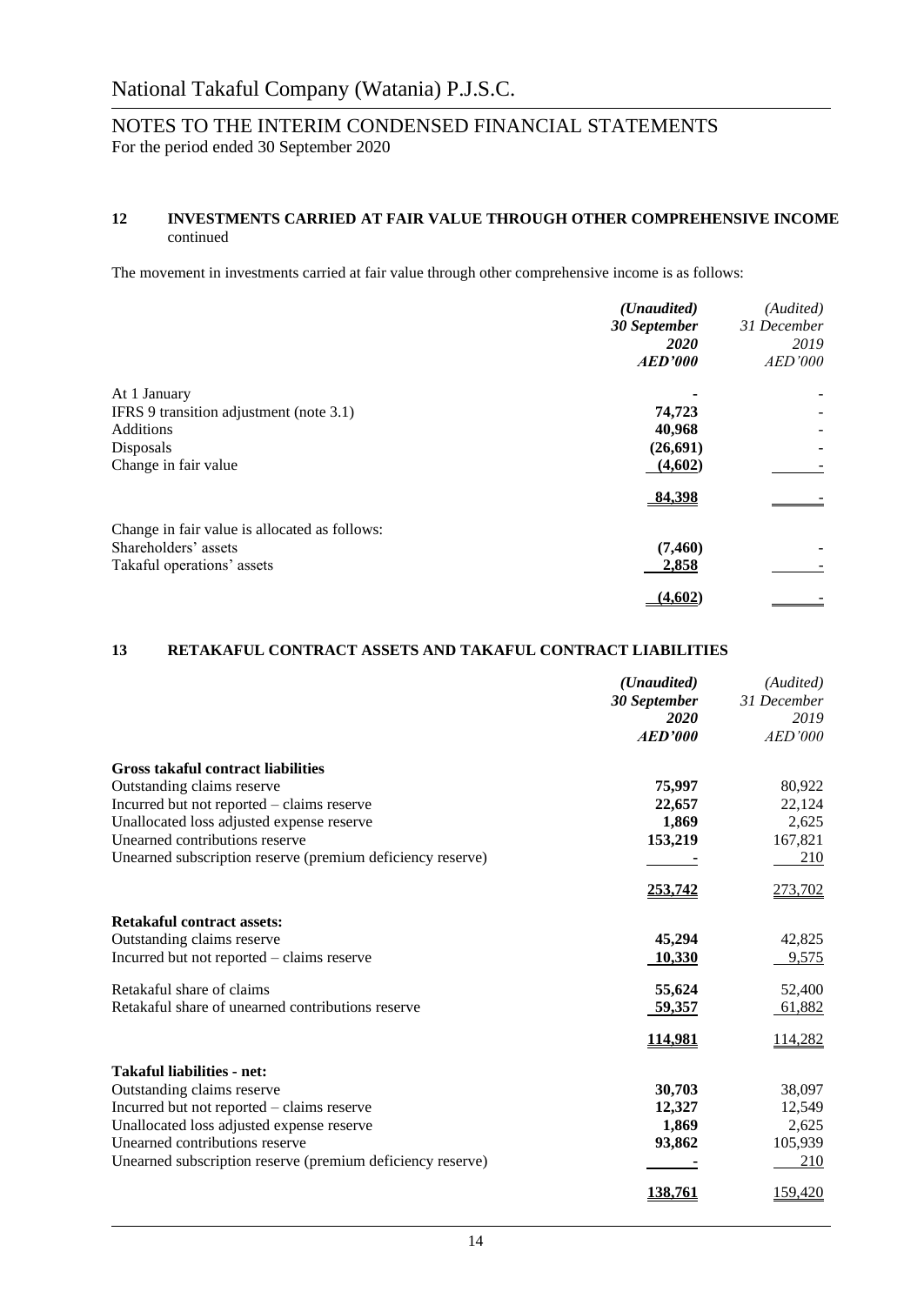#### **14 SHARE CAPITAL**

|                                              | ( <i>Unaudited</i> ) | (Audited)      |
|----------------------------------------------|----------------------|----------------|
|                                              | 30 September         | 31 December    |
|                                              | <b>2020</b>          | 2019           |
|                                              | AED'000              | <i>AED'000</i> |
| Authorised, issued and fully paid up capital |                      |                |
| 150,000,000 shares of AED 1 each             | 150.000              | 150,000        |

On 21 April 2020 (2019: 26 March 2019), the Shareholders at the Annual General Assembly approved cash dividends of 0.06 fils per share (2019: 0.05 fils per share) amounting to AED 9,000 thousand (2019: AED 7,500 thousand).

#### **15 POLICYHOLDERS' FUND**

|                                               | ( <i>Unaudited</i> ) | (Audited)   |
|-----------------------------------------------|----------------------|-------------|
|                                               | 30 September         | 31 December |
|                                               | <i>2020</i>          | 2019        |
|                                               | AED'000              | AED'000     |
| Deficit in policyholders' fund:               |                      |             |
| Balance at the beginning of the period / year | (156, 897)           | (149, 234)  |
| Deficit for the period / year                 | (15, 424)            | (7,663)     |
|                                               | (172, 321)           | (156, 897)  |
| Qard Hasan from shareholders:                 |                      |             |
| Balance at the beginning of the period / year | 156,897              | 149,234     |
| Provided during the period / year             | <u>15,424</u>        | 7,663       |
|                                               | 172,321              | 156,897     |
| Total participants' account, net              |                      |             |

The shareholders of the Company have financed the policyholders' deficit in accordance with the Company's policy.

#### **16 DUE FROM/TO SHAREHOLDERS AND DUE TO/FROM POLICYHOLDERS**

|                                              | ( <i>Unaudited</i> )<br>30 September | (Audited)<br>31 December |
|----------------------------------------------|--------------------------------------|--------------------------|
|                                              | <b>2020</b>                          | 2019                     |
|                                              | AED'000                              | AED'000                  |
| Qard Hasan (note 15)                         | 172,321                              | 156,897                  |
| Less: Wakala fee receivables                 | (172, 281)                           | (131, 236)               |
| Transfers and payments to takaful operations | (29,172)                             | (22, 415)                |
|                                              | (29, 132)                            | 3,246                    |

During the period based on management's decision and approval obtained from the Sharia board, quoted equity securities and investment properties amounting to AED 21,187 thousand and AED 6,330 thousand respectively, were transferred from shareholder's assets to takaful operations' assets.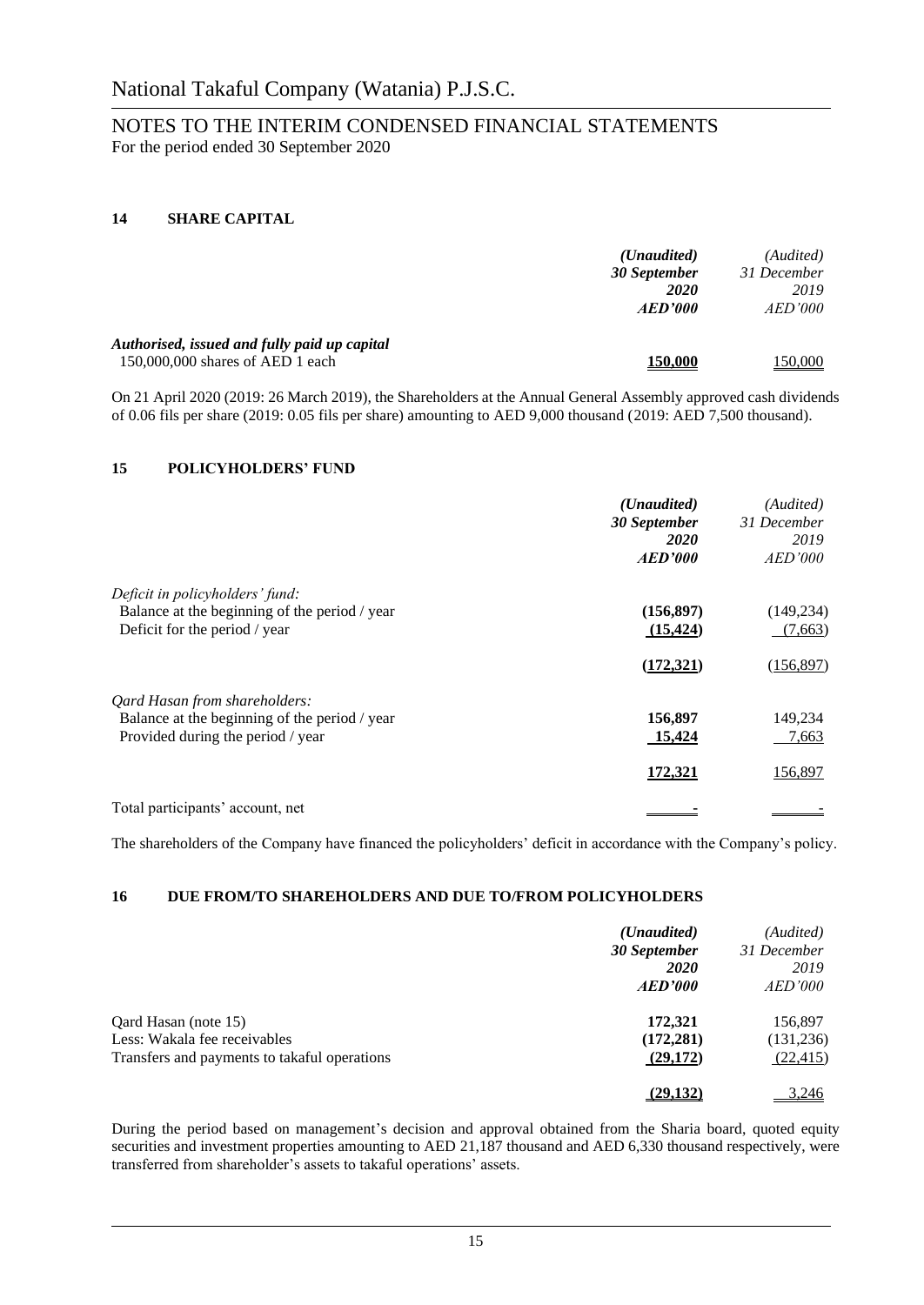#### **17 RELATED PARTY TRANSACTIONS** continued

The Company, in the normal course of business, collects contributions, settles claims and enters into other transactions with other businesses that fall within the definition of related parties contained in the revised International Accounting Standard 24. The following are the details of significant transactions with related parties:

|                                                                             | (Unaudited)    | (Unaudited)    |
|-----------------------------------------------------------------------------|----------------|----------------|
|                                                                             | 30 September   | 30 September   |
|                                                                             | 2020           | 2019           |
|                                                                             | AED'000        | <i>AED'000</i> |
| <b>Transactions with related parties</b><br>Compensation to key management: |                |                |
| Short term benefits                                                         | 1,593          | <u>1,584</u>   |
| Long term benefits                                                          | 252            | 325            |
|                                                                             | (Unaudited)    | (Audited)      |
|                                                                             | 30 September   | 31 December    |
|                                                                             | <i>2020</i>    | 2019           |
|                                                                             | <b>AED'000</b> | <i>AED'000</i> |
| Balances with related parties:                                              |                |                |
| Payable to a related party                                                  | (78)           | <u>(78)</u>    |
| Sukuk investment                                                            | <u>9.631</u>   | 9,909          |

#### **18 NET CONTRIBUTIONS**

|                                                                                       | Gross<br>contributions<br>written<br>AED'000<br>$\mathfrak a$     | Change in<br>gross<br>unearned<br>contributions<br>AED'000<br>b  | Gross<br><i>contributions</i><br>earned<br>AED'000<br>$c = a-b$   | Retakaful<br><i>contributions</i><br>ceded<br>AED'000<br>d            | Change in<br>retakaful<br>share of<br>unearned<br>contributions<br>AED'000<br>$\epsilon$ | Retakaful<br>contributions<br>earned<br><b>AED'000</b><br>$f = d - e$ | <b>Net</b><br>contributions<br>earned<br>AED'000<br>$g=c-f$   |
|---------------------------------------------------------------------------------------|-------------------------------------------------------------------|------------------------------------------------------------------|-------------------------------------------------------------------|-----------------------------------------------------------------------|------------------------------------------------------------------------------------------|-----------------------------------------------------------------------|---------------------------------------------------------------|
| For the nine month ended 30 September 2020 (Unaudited)                                |                                                                   |                                                                  |                                                                   |                                                                       |                                                                                          |                                                                       |                                                               |
| Medical<br>Motor<br>Engineering<br>Property<br>Marine cargo & hull<br>Others<br>Total | 145,375<br>71,915<br>7,575<br>5,910<br>1,869<br>10,778<br>243,422 | 987<br>(12,932)<br>(2,084)<br>(781)<br>427<br>(429)<br>(14, 812) | 144.388<br>84.847<br>9,659<br>6,691<br>1,442<br>11,207<br>258,234 | 56,888<br>23,063<br>4,124<br>4,416<br>1,476<br>7,243<br><u>97,210</u> | (2,378)<br>774<br>(520)<br>(649)<br>405<br>(157)<br>(2,525)                              | 59,266<br>22,289<br>4,644<br>5,065<br>1,071<br>7,400<br>99,735        | 85,122<br>62,558<br>5,015<br>1,626<br>371<br>3,807<br>158,499 |
| For the nine month ended 30 September 2019 (Unaudited)                                |                                                                   |                                                                  |                                                                   |                                                                       |                                                                                          |                                                                       |                                                               |
| Medical<br>Motor<br>Engineering<br>Property<br>Marine cargo & hull<br>Others          | 151.964<br>81.429<br>8,304<br>6.958<br>1.870<br>12,261            | 25.992<br>8.191<br>(1,224)<br>298<br>311<br>2,024                | 125.972<br>73.238<br>9,528<br>6.660<br>1.559<br>10,237            | 68.496<br>14.592<br>3,780<br>5,324<br>1.428<br>8,345                  | 1.485<br>9.962<br>(1,191)<br>229<br>286<br>1,669                                         | 67.011<br>4.630<br>4,971<br>5.095<br>1.142<br>6,676                   | 58,961<br>68,608<br>4,557<br>1,565<br>417<br>3,561            |
| Total                                                                                 | 262,786                                                           | <u>35,592</u>                                                    | 227,194                                                           | 101,965                                                               | 12,440                                                                                   | 89,525                                                                | 137,669                                                       |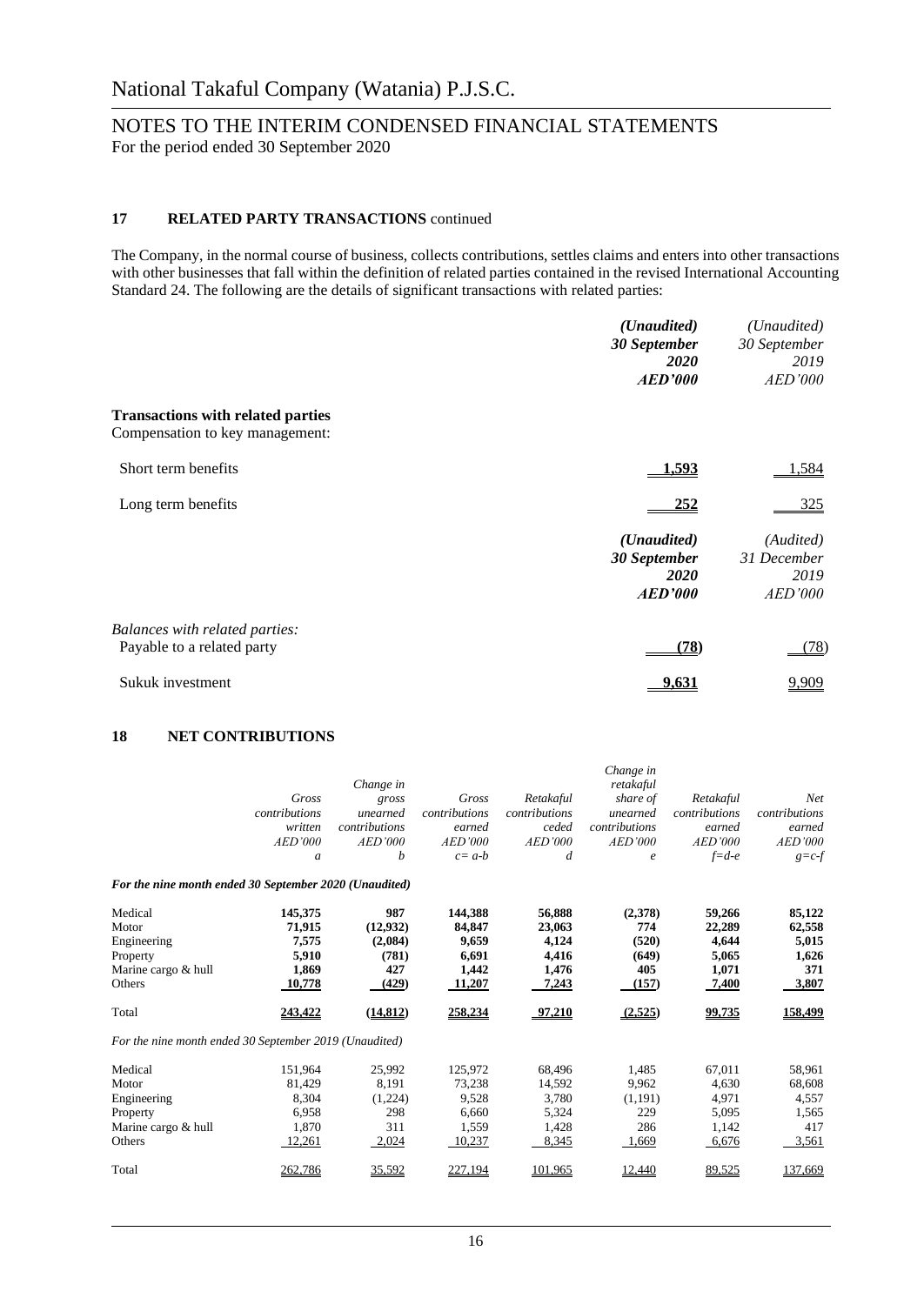#### **19 WAKALA FEES**

The shareholders manage the takaful operations of the Company for the policyholders and charge a maximum of 35% of gross contributions written. During the period ended 30 September 2020, wakala fee has been charged at 35% (30 September 2019: 22.7%).

#### **20 SHAREHOLDERS' INVESTMENT AND OTHER INCOME**

|                                                                                      | <b>Three months ended</b>                                      |                                                | Nine months ended                                              |                                                       |
|--------------------------------------------------------------------------------------|----------------------------------------------------------------|------------------------------------------------|----------------------------------------------------------------|-------------------------------------------------------|
|                                                                                      | ( <i>Unaudited</i> )<br>30 September<br><b>2020</b><br>AED'000 | (Unaudited)<br>30 September<br>2019<br>AED'000 | ( <i>Unaudited</i> )<br>30 September<br><b>2020</b><br>AED'000 | (Unaudited)<br>30 September<br>2019<br><i>AED'000</i> |
| Profit on wakala deposits and sukuk                                                  | 255                                                            | 420                                            | 879                                                            | 1,107                                                 |
| Dividends income                                                                     | 280                                                            | 192                                            | 1,711                                                          | 1,369                                                 |
| Change in fair value of investments<br>at fair value through profit or loss          |                                                                | (9)                                            |                                                                | (140)                                                 |
| Realised gains on sale of investments                                                |                                                                | 235                                            |                                                                | 538                                                   |
| Rental income from investment properties, net<br>Impairment loss on financial assets | 258                                                            | 297                                            | 869                                                            | 1,034                                                 |
| designated as available for sale                                                     |                                                                | (85)                                           |                                                                | (828)                                                 |
| Asset management expenses                                                            | (3)                                                            |                                                | (16)                                                           |                                                       |
|                                                                                      |                                                                | .050                                           | 3.443                                                          | 3,080                                                 |

#### **21 GENERAL AND ADMINISTRATIVE EXPENSES**

|                                              | <b>Three months ended</b>                             |                                                | Nine months ended                                              |                                                |
|----------------------------------------------|-------------------------------------------------------|------------------------------------------------|----------------------------------------------------------------|------------------------------------------------|
|                                              | (Unaudited)<br>30 September<br><i>2020</i><br>AED'000 | (Unaudited)<br>30 September<br>2019<br>AED'000 | ( <i>Unaudited</i> )<br>30 September<br><i>2020</i><br>AED'000 | (Unaudited)<br>30 September<br>2019<br>AED'000 |
|                                              |                                                       |                                                |                                                                |                                                |
| Staff costs                                  | 8,675                                                 | 6,075                                          | 22,059                                                         | 18,699                                         |
| Rent and service charges                     | 53                                                    | 58                                             | 176                                                            | 192                                            |
| Office stationery and maintenance            | 190                                                   | 192                                            | 612                                                            | 609                                            |
| IT maintenance costs                         | 860                                                   | 417                                            | 1,600                                                          | 1,134                                          |
| Audit, legal and other professional expenses | 750                                                   | 373                                            | 1,805                                                          | 1,309                                          |
| Director remuneration                        |                                                       |                                                | 519                                                            |                                                |
| Depreciation and amortisation                | 511                                                   | 466                                            | 1,529                                                          | 1,542                                          |
| Impairment of takaful and                    |                                                       |                                                |                                                                |                                                |
| retakaful receivables (note 5)               | 350                                                   | 205                                            | 969                                                            | 547                                            |
| Other expenses                               | 228                                                   | 259                                            | 628                                                            | 768                                            |
|                                              | 11.617                                                | 8,045                                          | 29,897                                                         | 24,800                                         |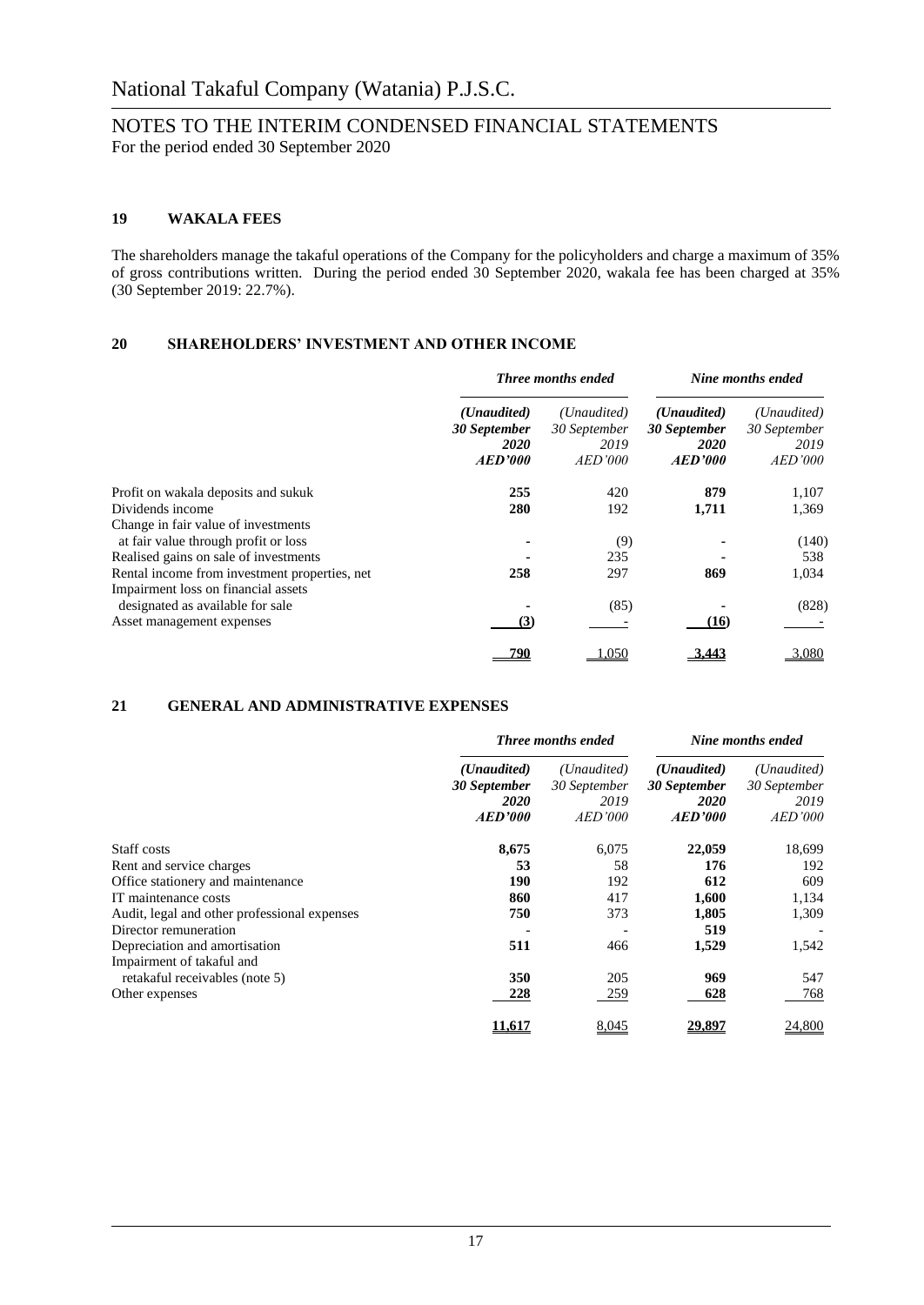#### **22 BASIC AND DILUTED EARNINGS PER SHARE**

Basic earnings per share is computed by dividing the profit for the period by the weighted average number of shares outstanding during the period.

Diluted earnings per share are calculated by dividing the profit for the period by the weighted average number of ordinary shares outstanding during the period, adjusted for the effects of dilutive instruments.

|                                                                             | <b>Three months ended</b><br>30 September (Unaudited) |             | Nine months ended<br>30 September (Unaudited) |             |
|-----------------------------------------------------------------------------|-------------------------------------------------------|-------------|-----------------------------------------------|-------------|
|                                                                             | 2020                                                  | 2019        | <b>2020</b>                                   | 2019        |
| Profit for the period $(AED 000)$                                           | 1.204                                                 | 2,983       | 17.765                                        | 10,008      |
| Weighted average number of ordinary shares<br>outstanding during the period | 150,000,000                                           | 150,000,000 | 150,000,000                                   | 150,000,000 |
| Basic and diluted earnings per share (AED)                                  | 0.01                                                  | 0.02        | 0.12                                          | 0.07        |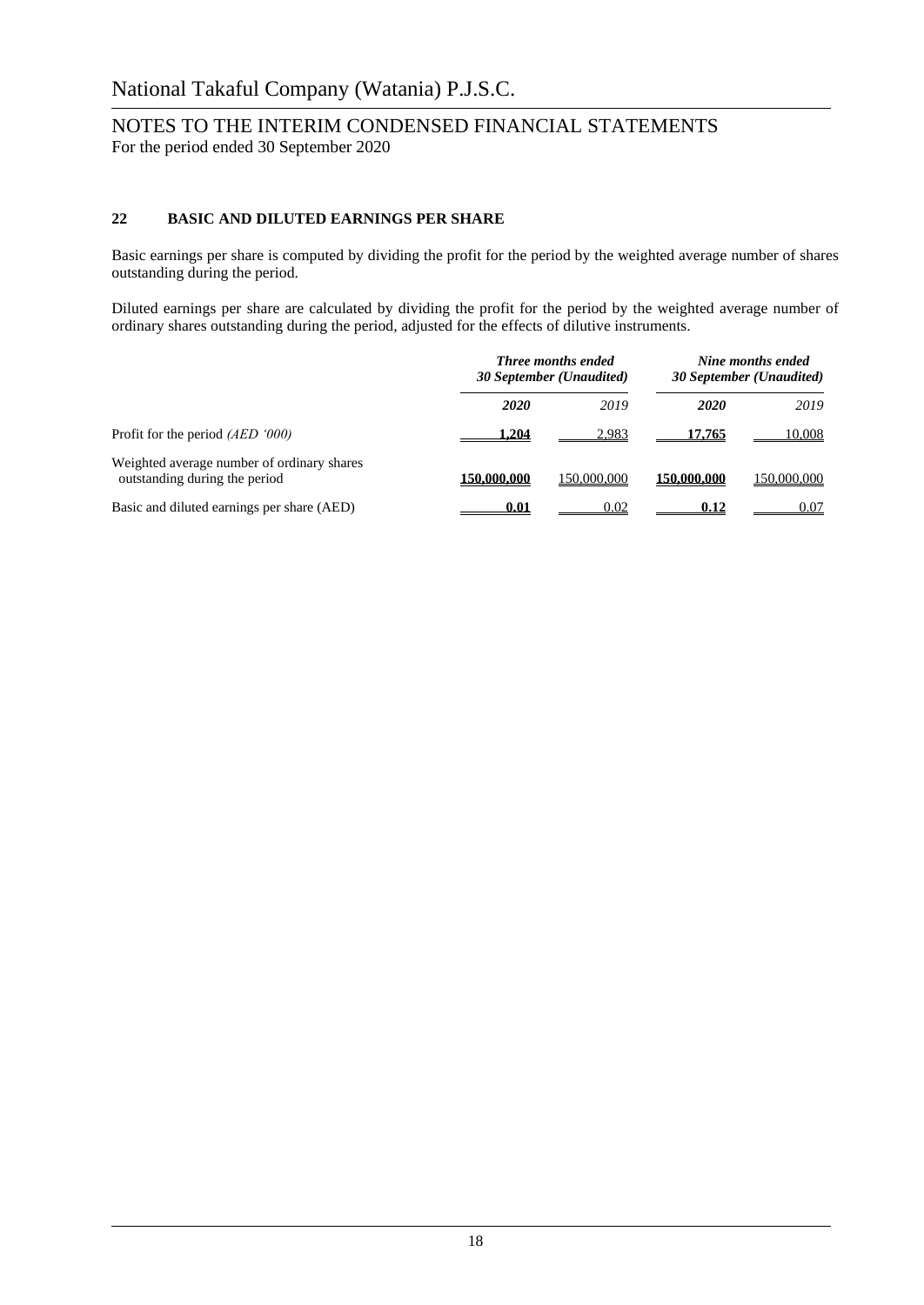# NOTES TO THE INTERIM CONDENSED FINANCIAL STATEMENTS

For the period ended 30 September 2020

### **23 SEGMENTAL INFORMATION**

*For the nine-month period ended 30 September 2020 (Unaudited)*

|                                                         | <b>Medical</b><br><b>AED'000</b> | Non-medical<br>AED'000 | <b>Total</b><br><b>AED'000</b> |
|---------------------------------------------------------|----------------------------------|------------------------|--------------------------------|
| <b>Takaful income</b>                                   |                                  |                        |                                |
| Gross contributions written                             | 145,375                          | 98,047                 | 243,422                        |
| Retakaful contribution ceded                            | (56,888)                         | (40, 322)              | (97,210)                       |
| <b>Net takaful contributions</b>                        | 88,487                           | 57,725                 | 146,212                        |
| Change in net unearned contribution reserve             | (3,365)                          | 15,652                 | 12,287                         |
| Net takaful contributions earned                        | 85,122                           | 73,377                 | 158,499                        |
| Commissions earned                                      | 900                              | 8,638                  | 9,538                          |
| <b>Gross takaful income</b>                             | 86,022                           | 82,015                 | 168,037                        |
| Gross claim paid                                        | (94, 884)                        | (64, 667)              | (159, 551)                     |
| Retakaful share of claims paid                          | 45,261                           | 17,454                 | 62,715                         |
| Net claims paid                                         | (49, 623)                        | (47,213)               | (96, 836)                      |
| Change in gross outstanding claims reserve              | 347                              | 4,578                  | 4,925                          |
| Change in retakaful share of outstanding claims reserve | 1,182                            | 1,287                  | 2,469                          |
| Change in net incurred but not reported claims reserve  | (783)                            | 1,005                  | 222                            |
| Change in unallocated loss adjustment expense reserve   | (15)                             | 771                    | 756                            |
| Net takaful claims incurred                             | (48, 892)                        | (39, 572)              | (88, 464)                      |
| Other underwriting expenses                             | (8,182)                          | (3,263)                | (11, 445)                      |
| <b>Total takaful expenses</b>                           | (57,074)                         | (42, 835)              | (99,909)                       |
| Net takaful income                                      | 28,948                           | 39,180                 | 68,128                         |
| Policyholders' investment income                        | 1,058                            | 797                    | 1,855                          |
| Wakala fees                                             | (48, 767)                        | (36, 431)              | (85, 198)                      |
| Mudarib's share                                         | (370)                            | (279)                  | (649)                          |
| Other income                                            | 379                              | 61                     | 440                            |
| (Deficit) surplus of takaful result for the period      | (18, 752)                        | 3,328                  | (15, 424)                      |

Segment reporting by business in respect of assets and liabilities are not available for disclosure purposes.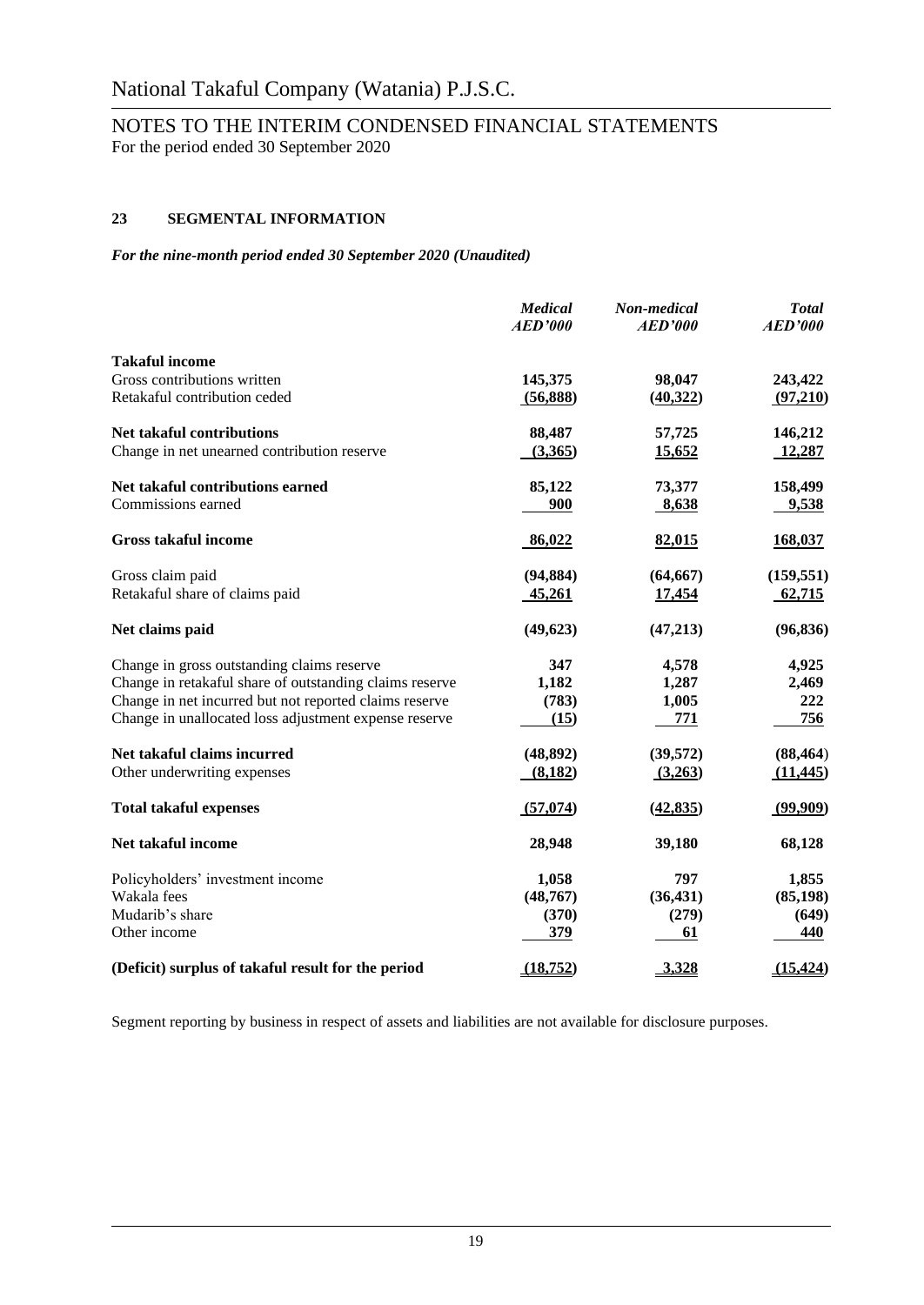# NOTES TO THE INTERIM CONDENSED FINANCIAL STATEMENTS

For the period ended 30 September 2020

### **23 SEGMENTAL INFORMATION**

*For the nine-month period ended 30 September 2019 (Unaudited)*

|                                                         | Medical<br><i>AED'000</i> | Non-medical<br>AED'000 | Total<br><b>AED'000</b> |
|---------------------------------------------------------|---------------------------|------------------------|-------------------------|
| <b>Takaful income</b>                                   |                           |                        |                         |
| Gross contributions written                             | 151,964                   | 110,822                | 262,786                 |
| Retakaful contribution ceded                            | (68, 496)                 | (33, 469)              | (101, 965)              |
| Net takaful contributions                               | 83,468                    | 77,353                 | 160,821                 |
| Change in net unearned contribution reserve             | (24,507)                  | 1,355                  | (23, 152)               |
| Net takaful contributions earned                        | 58,961                    | 78,708                 | 137,669                 |
| Commissions earned                                      | 1,527                     | 5,503                  | 7,030                   |
| <b>Gross takaful income</b>                             | 60,488                    | 84,211                 | <u>144,699</u>          |
| Gross claim paid                                        | (87,911)                  | (90, 720)              | (178, 631)              |
| Retakaful share of claims paid                          | 56,855                    | 42,176                 | 99,031                  |
| Net claims paid                                         | (31,056)                  | (48, 544)              | (79,600)                |
| Change in gross outstanding claims reserve              | (2,211)                   | (12, 615)              | (14, 826)               |
| Change in retakaful share of outstanding claims reserve | (1,600)                   | 10,947                 | 9,347                   |
| Change in net incurred but not reported claims reserve  | 213                       | (1,248)                | (1,035)                 |
| Change in unallocated loss adjustment expense reserve   | 6                         | (256)                  | (250)                   |
| Net claims incurred                                     | (34, 648)                 | (51,716)               | (86, 364)               |
| Other underwriting expenses                             | (5,978)                   | (3,164)                | (9,142)                 |
| <b>Total takaful expenses</b>                           | (40,626)                  | (54,880)               | (95,506)                |
| Net takaful income                                      | 19,862                    | 29,331                 | 49,193                  |
| Policyholders' investment income                        | 1,211                     | 1,072                  | 2,283                   |
| Wakala fees                                             | (31, 977)                 | (27,706)               | (59, 683)               |
| Mudarib's share                                         | (424)                     | (375)                  | (799)                   |
| Other income                                            | 99                        | <u>222</u>             | <u>321</u>              |
| (Deficit) surplus of takaful result for the period      | (11,229)                  | 2,544                  | (8,685)                 |

Segment reporting by business in respect of assets and liabilities are not available for disclosure purposes.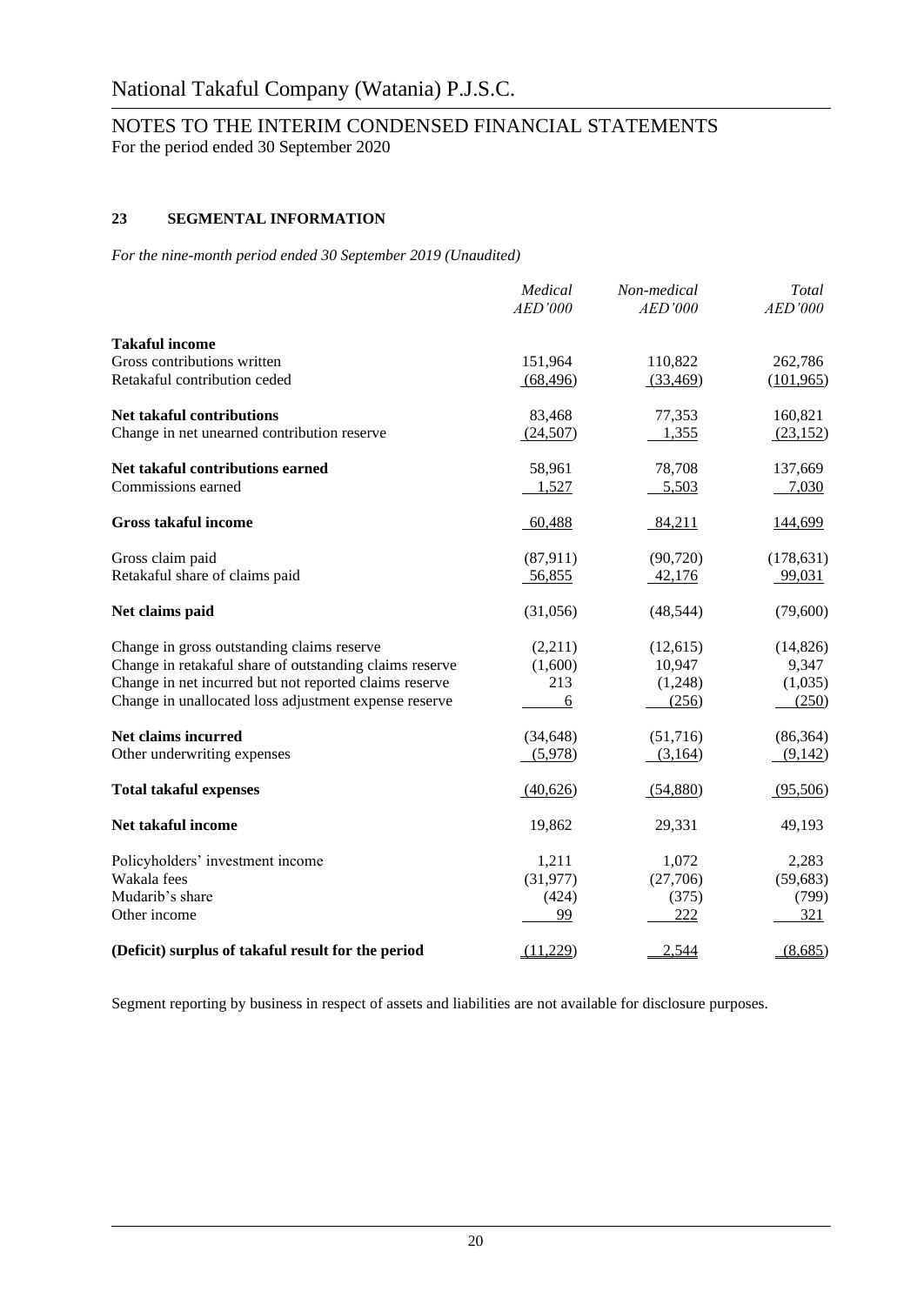#### **24 FAIR VALUE OF FINANCIAL INSTRUMENTS**

A number of the Company's accounting policies and disclosures require the measurement of fair values, for both financial and non-financial assets and liabilities.

Management regularly reviews significant unobservable inputs and valuation adjustments. If third party information, such as broker quotes or pricing services, is used to measure fair values, then the management assesses the evidence obtained from the third parties to support the conclusion that such valuations meet the requirements of IFRS, including the level in the fair value hierarchy in which such valuations should be classified.

When measuring the fair value of an asset or a liability, the Company uses market observable data as far as possible. Fair values are categorised into different levels in a fair value hierarchy based on the inputs used in the valuation techniques as follows:

- Level 1: quoted prices (unadjusted) in active markets for identical assets or liabilities.
- Level 2: inputs other than quoted prices included in Level 1 that are observable for the asset or liability, either directly (i.e. as prices) or indirectly (i.e. derived from prices).
- Level 3: inputs for the asset or liability that are not based on observable market data (unobservable inputs).

If the inputs used to measure the fair value of an asset or a liability might be categorised in different levels of the fair value hierarchy, then the fair value measurement is categorised in its entirety in the same level of the fair value hierarchy as the lowest level input that is significant to the entire measurement. The Company recognises transfers between levels of the fair value hierarchy at the end of the reporting period during which the change has occurred.

#### *Financial instruments measured at fair value – fair value hierarchy*

The table below analyses financial instruments measured at fair value at the end of the reporting period, by the level in the fair value hierarchy into which the fair value measurement is categorised:

|                                                                         | Level 1<br>AED'000 | Level 2<br>AED'000 | Level 3<br>AED'000 | Total<br>AED'000 |
|-------------------------------------------------------------------------|--------------------|--------------------|--------------------|------------------|
| 30 September 2020 (Unaudited)                                           |                    |                    |                    |                  |
| Investments carried at fair value through<br>other comprehensive income | 84,398             |                    |                    | 84,398           |
|                                                                         | 84,398             |                    |                    | 84.398           |
| 31 December 2019 (Audited)                                              |                    |                    |                    |                  |
| Investments at fair value through profit or loss                        | 25,156             |                    |                    | 25,156           |
| Financial assets designated as available for sale                       | 49,896             |                    |                    | 49,896           |
|                                                                         | 75,052             |                    |                    | 75,052           |

During the period / year there was no transfers between fair value hierarchy levels.

*Financial instruments not measured at fair value – fair value hierarchy*

Carrying value of all other assets and liabilities that are not measured at fair value are close approximates of their fair values.